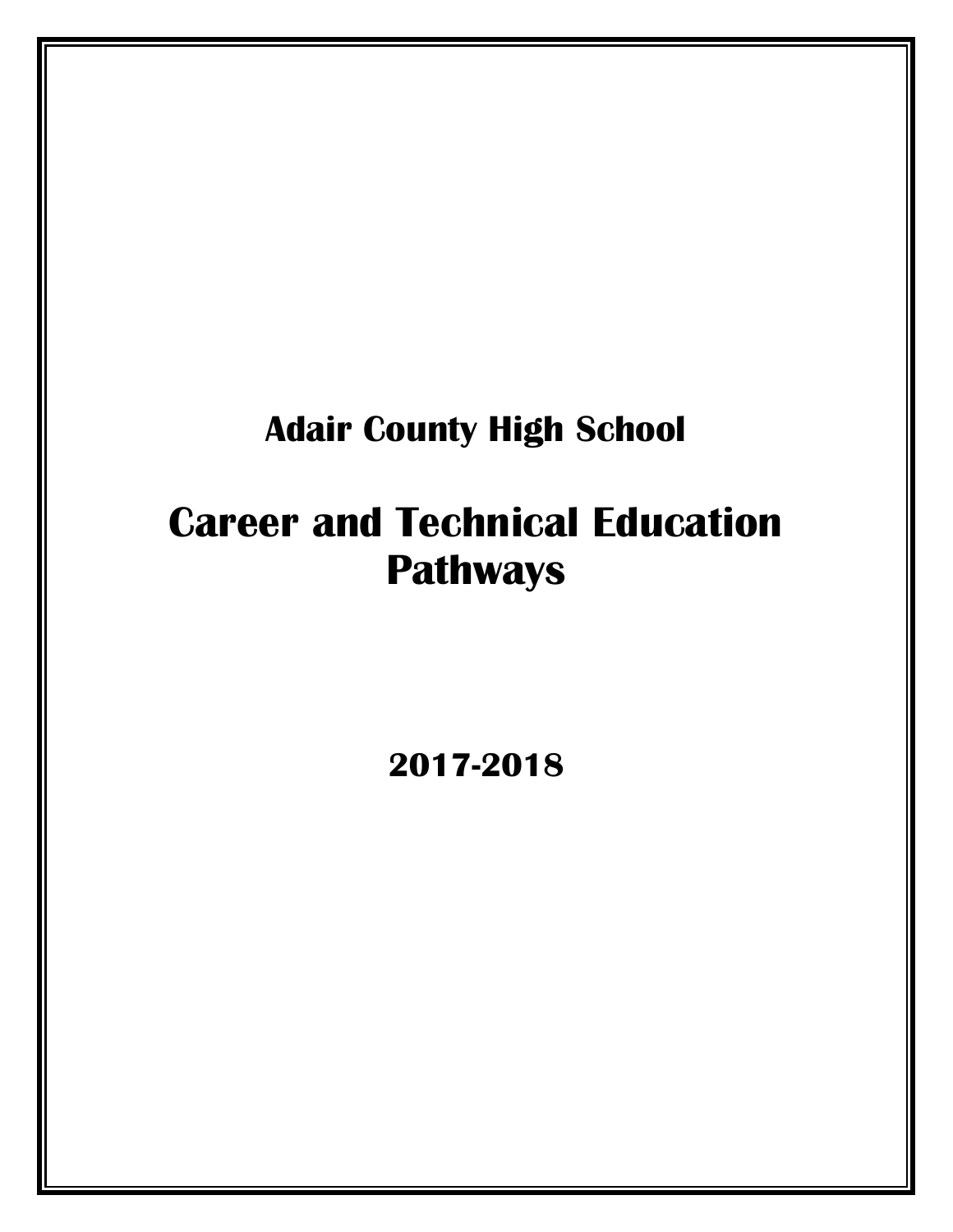# **Table of Contents**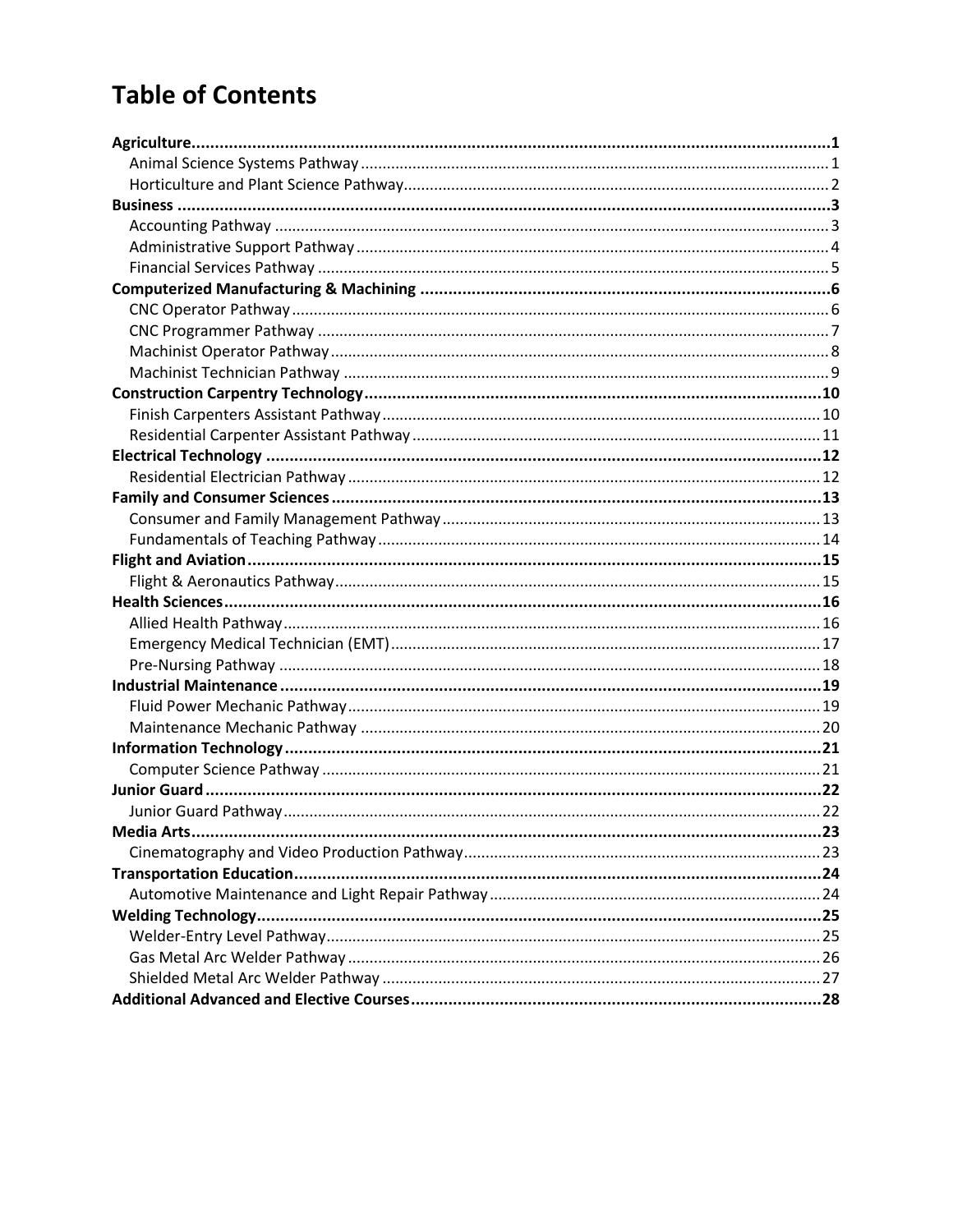### <span id="page-2-1"></span><span id="page-2-0"></span>**Agriculture** Animal Science Systems Pathway

**Pathway Description:** This program that focuses on the scientific principles that underline the breeding, care, and management of agricultural animals, and the production, processing, and distribution of agricultural animal products. This includes developing better, more efficient ways of producing and processing meat, poultry, eggs and dairy products, as well as studying genetics, nutrition, reproduction, growth and development of animals.

| <b>Related</b>       | • Veterinarian     | • Marine Biologist  | • Horse Trainer  | $\bullet$ Farmer   |
|----------------------|--------------------|---------------------|------------------|--------------------|
| <b>Career Fields</b> | • Animal Scientist | $\bullet$ Zoologist | • Animal Breeder | • Veterinary Tech. |

| <b>Required Courses</b>                              | <b>Elective Courses</b>         |
|------------------------------------------------------|---------------------------------|
| 1. Principles of Agricultural Science and Technology | • Ag. Education Co-Op           |
| 2. Agriscience                                       | • Ag. Employability Skills      |
| 3. Animal Science                                    | • MSU Adv. Animal Science       |
| 4. Animal Technology                                 | • MSU Intro. to Pre-Vet Science |
|                                                      | • Veterinary Science            |

#### **Sample Four-Year Schedule**

| Freshman                   | Sophomore                 | <b>Junior</b>          | <b>Senior</b>              |
|----------------------------|---------------------------|------------------------|----------------------------|
| $\bullet$ English I        | $\bullet$ English II      | • English III          | $\bullet$ English IV       |
| • Algebra I                | • Geometry                | • Algebra II           | • Senior Math              |
| • Integrated Science       | $\bullet$ Biology I       | • Science Elective or  | • Elective or World        |
| • Intro. to Social Studies | • World History           | Chemistry or Physics*  | Language*                  |
| $\bullet$ Health / P.E.    | • Arts and Humanities     | • American History     | $\bullet$ Flective         |
|                            |                           | • Elective or World    |                            |
|                            |                           | Language*              |                            |
|                            |                           |                        |                            |
| • Principles of Ag /       | • Animal Science / Animal | • Veterinary Science / | • Ag. Employability Skills |
| Agriscience                | Technology                | Ag. Elective           | • Ag. Education Co-Op      |

*\*Two years of world language and Chemistry or Physics are required for the pre-college curriculum.*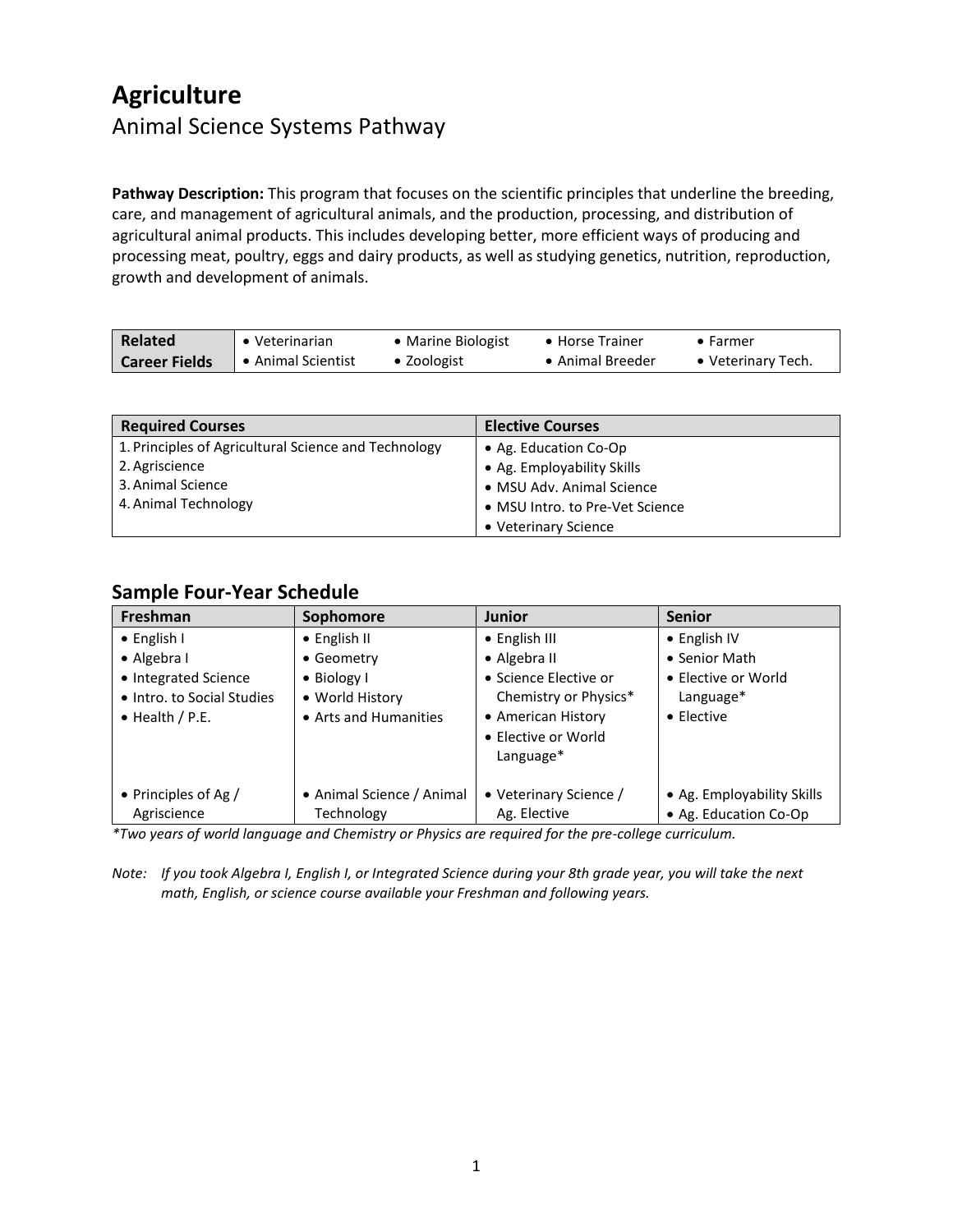### <span id="page-3-0"></span>**Agriculture** Horticulture and Plant Science Pathway

**Pathway Description:** This program focuses on the scientific principles that underlie the breeding, cultivation, and production of agricultural plants, and the production, processing, and distribution of agricultural plant products. Includes instruction in the plant sciences, crop cultivation and production, and agricultural and food products processing.

| <b>Related</b>       | • Horticulturist • Landscaper |                  | $\bullet$ Scientist              | • Nursery/Greenhouse Grower |
|----------------------|-------------------------------|------------------|----------------------------------|-----------------------------|
| <b>Career Fields</b> | • Agronomist                  | $\bullet$ Farmer | • Landscape Architect • Botanist |                             |

| <b>Required Courses</b>                              | <b>Elective Courses</b>          |
|------------------------------------------------------|----------------------------------|
| 1. Principles of Agricultural Science and Technology | • Ag. Education Co-op            |
| 2. Agriscience                                       | • Ag. Employability Skills       |
| 3. Landscaping/Turf Management                       | • Nursery/Orchard Technology     |
| 4. Greenhouse Technology                             | • Plant/Land Science             |
|                                                      | • Special Topics in Horticulture |

#### **Sample Four-Year Schedule**

| Freshman                   | Sophomore                 | <b>Junior</b>            | <b>Senior</b>              |
|----------------------------|---------------------------|--------------------------|----------------------------|
| $\bullet$ English I        | $\bullet$ English II      | $\bullet$ English III    | $\bullet$ English IV       |
| $\bullet$ Algebra I        | • Geometry                | • Algebra II             | • Senior Math              |
| • Integrated Science       | $\bullet$ Biology I       | • Science Elective or    | • Elective or World        |
| • Intro. to Social Studies | • World History           | Chemistry or Physics*    | Language*                  |
| $\bullet$ Health / P.E.    | • Arts and Humanities     | • American History       | $\bullet$ Elective         |
|                            |                           | • Elective or World      |                            |
|                            |                           | Language*                |                            |
|                            |                           |                          |                            |
| • Principles of Ag /       | • Landscaping/Turf Mgt. / | • Nursery/Orchard Tech / | • Ag. Employability Skills |
| Agriscience                | Greenhouse Tech           | Spec. Topics in Hort.    | • Ag. Education Co-Op      |

*\*Two years of world language and Chemistry or Physics are required for the pre-college curriculum.*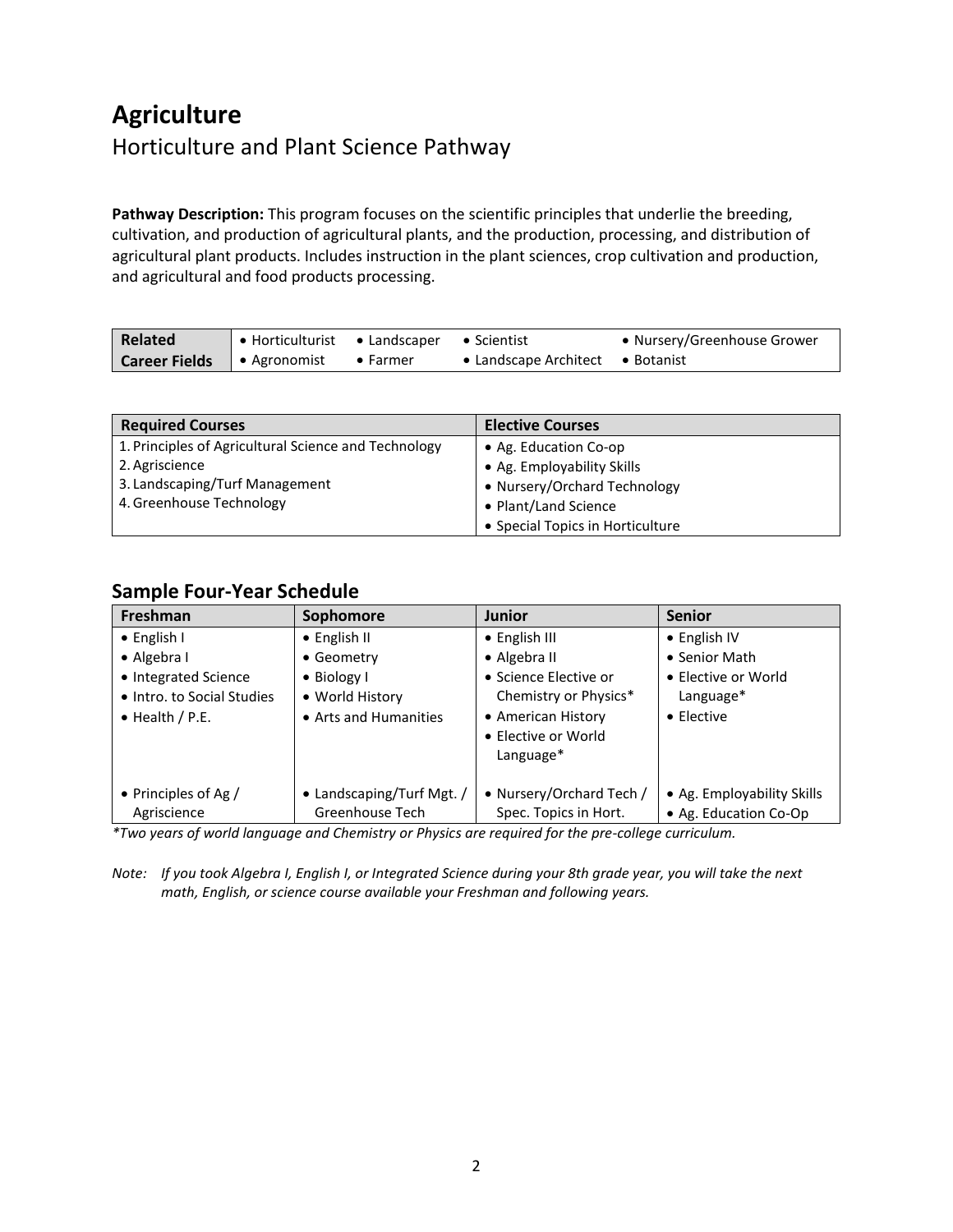### <span id="page-4-1"></span><span id="page-4-0"></span>**Business** Accounting Pathway

**Pathway Description:** A program that prepares individuals to practice the profession of accounting and to perform related business functions. Includes instruction in accounting principles and theory, financial accounting, managerial accounting, cost accounting, budget control, tax accounting, legal aspects of accounting, auditing, reporting procedures, statement analysis, planning and consulting, business information systems, accounting research methods, professional standards and ethics, and applications to specific for-profit, public, and non-profit organizations.

| Related | • Accountant                                 | • Planner              | • Auditor        | • Budget Analyst       |
|---------|----------------------------------------------|------------------------|------------------|------------------------|
|         | <b>Career Fields   •</b> Forensic Accountant | $\bullet$ Tax Preparer | • Auditing Clerk | $\bullet$ Tax Examiner |

| <b>Required Courses</b>             | <b>Elective Courses</b>                             |
|-------------------------------------|-----------------------------------------------------|
| 1. Digital Literacy                 | • Office Administration (formerly Adv. Comp. Apps.) |
| 2. Financial Literacy               | • Business Education Co-op                          |
| 3. Accounting & Finance Foundations |                                                     |
| 4. Financial Accounting             |                                                     |

#### **Sample Four-Year Schedule**

| <b>Freshman</b>            | Sophomore             | <b>Junior</b>             | <b>Senior</b>        |
|----------------------------|-----------------------|---------------------------|----------------------|
| $\bullet$ English I        | $\bullet$ English II  | • English III             | $\bullet$ English IV |
| • Algebra I                | • Geometry            | • Algebra II              | • Senior Math        |
| • Integrated Science       | $\bullet$ Biology I   | • Science Elective or     | • Elective or World  |
| • Intro. to Social Studies | • World History       | Chemistry or Physics*     | Language*            |
| $\bullet$ Health / P.E.    | • Arts and Humanities | • American History        | • Elective           |
|                            |                       | • Elective or World       | $\bullet$ Elective   |
|                            |                       | Language*                 |                      |
|                            |                       |                           |                      |
| • Digital Literacy /       | • Acct. & Fin. Found. | $\bullet$ Financial Acct. | • Business Elective  |
| <b>Financial Literacy</b>  |                       |                           |                      |

*\*Two years of world language and Chemistry or Physics are required for the pre-college curriculum.*

*Note: If you took Algebra I, English I, or Integrated Science during your 8th grade year, you will take the next math, English, or science course available your Freshman and following years.*

*If you took Digital Literacy or Financial Literacy during your 8th grade year, you will take the next course available your Freshman and following years.*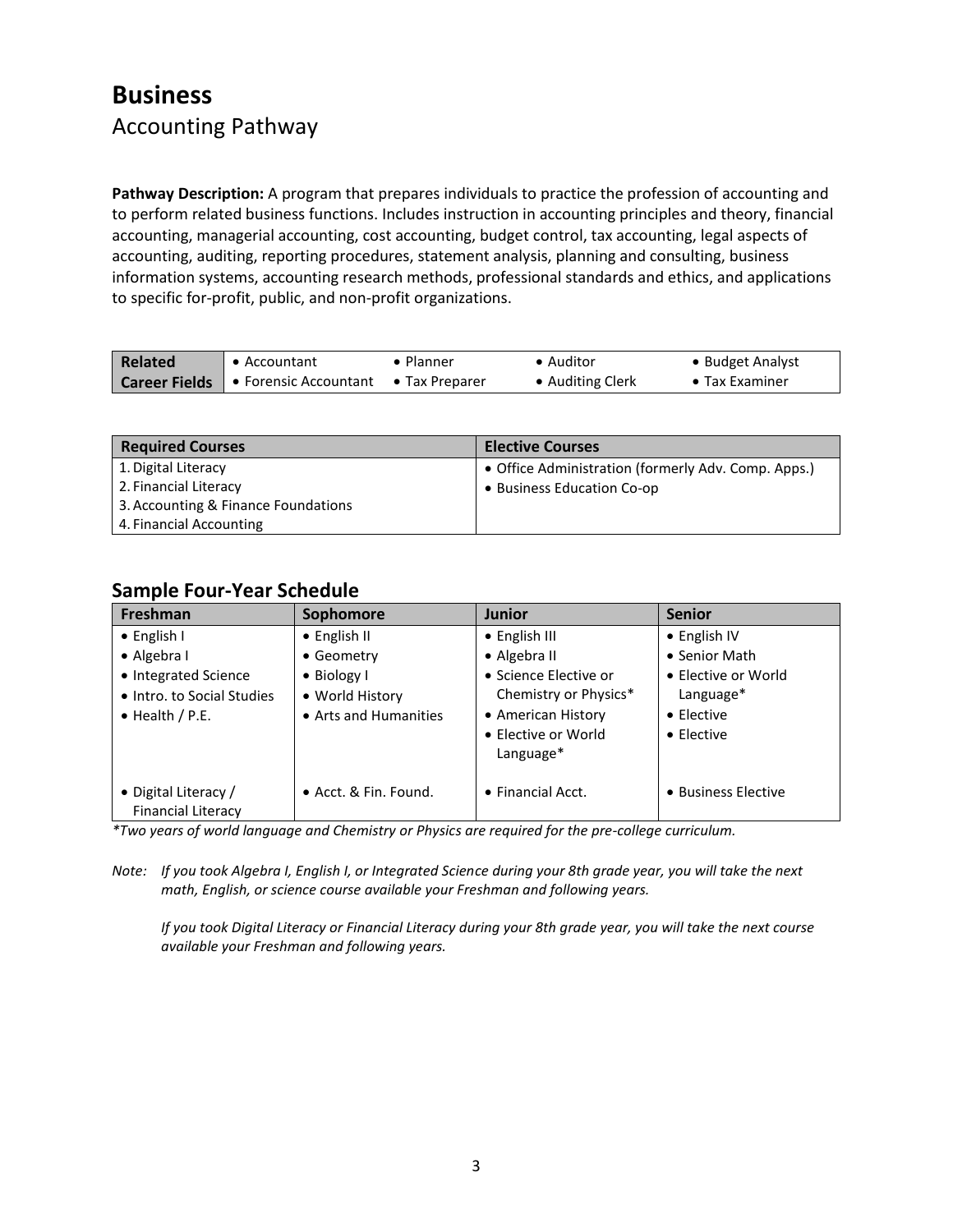### <span id="page-5-0"></span>**Business** Administrative Support Pathway

**Pathway Description:** A program that generally prepares individuals to perform the duties of administrative assistants and/or secretaries and stenographers. Includes instruction in business communications, principles of business law, word processing and data entry, office machines operation and maintenance, office procedures, public relations, secretarial accounting, filing systems and records management, and report preparation.

| Related              | • Administrative Assistant   | Bookkeeper       | • Billing & Accounts Collector |
|----------------------|------------------------------|------------------|--------------------------------|
| <b>Career Fields</b> | • Human Resources Specialist | • Court Reporter |                                |

| <b>Required Courses</b>                              | <b>Elective Courses</b>              |
|------------------------------------------------------|--------------------------------------|
| 1. Digital Literacy                                  | • Accounting and Finance Foundations |
| 2. Financial Literacy                                | • Financial Accounting               |
| 3. Office Administration (formerly Adv. Comp. Apps.) |                                      |
| 4. Business Education Co-op                          |                                      |

#### **Sample Four-Year Schedule**

| Freshman                   | Sophomore             | <b>Junior</b>         | <b>Senior</b>           |
|----------------------------|-----------------------|-----------------------|-------------------------|
| $\bullet$ English I        | • English II          | • English III         | $\bullet$ English IV    |
| • Algebra I                | • Geometry            | • Algebra II          | • Senior Math           |
| • Integrated Science       | • Biology I           | • Science Elective or | • Elective or World     |
| • Intro. to Social Studies | • World History       | Chemistry or Physics* | Language*               |
| $\bullet$ Health / P.E.    | • Arts and Humanities | • American History    | $\bullet$ Elective      |
|                            |                       | • Elective or World   |                         |
|                            |                       | Language*             |                         |
|                            |                       |                       |                         |
| • Digital Literacy /       | • Business Elective   | • Business Elective   | • Office Administration |
| <b>Financial Literacy</b>  |                       |                       | • Business Ed. Co-op    |

*\*Two years of world language and Chemistry are required for the pre-college curriculum.*

*Note: If you took Algebra I, English I, or Integrated Science during your 8th grade year, you will take the next math, English, or science course available your Freshman and following years.*

*If you took Digital Literacy or Financial Literacy during your 8th grade year, you will take the next course available your Freshman and following years.*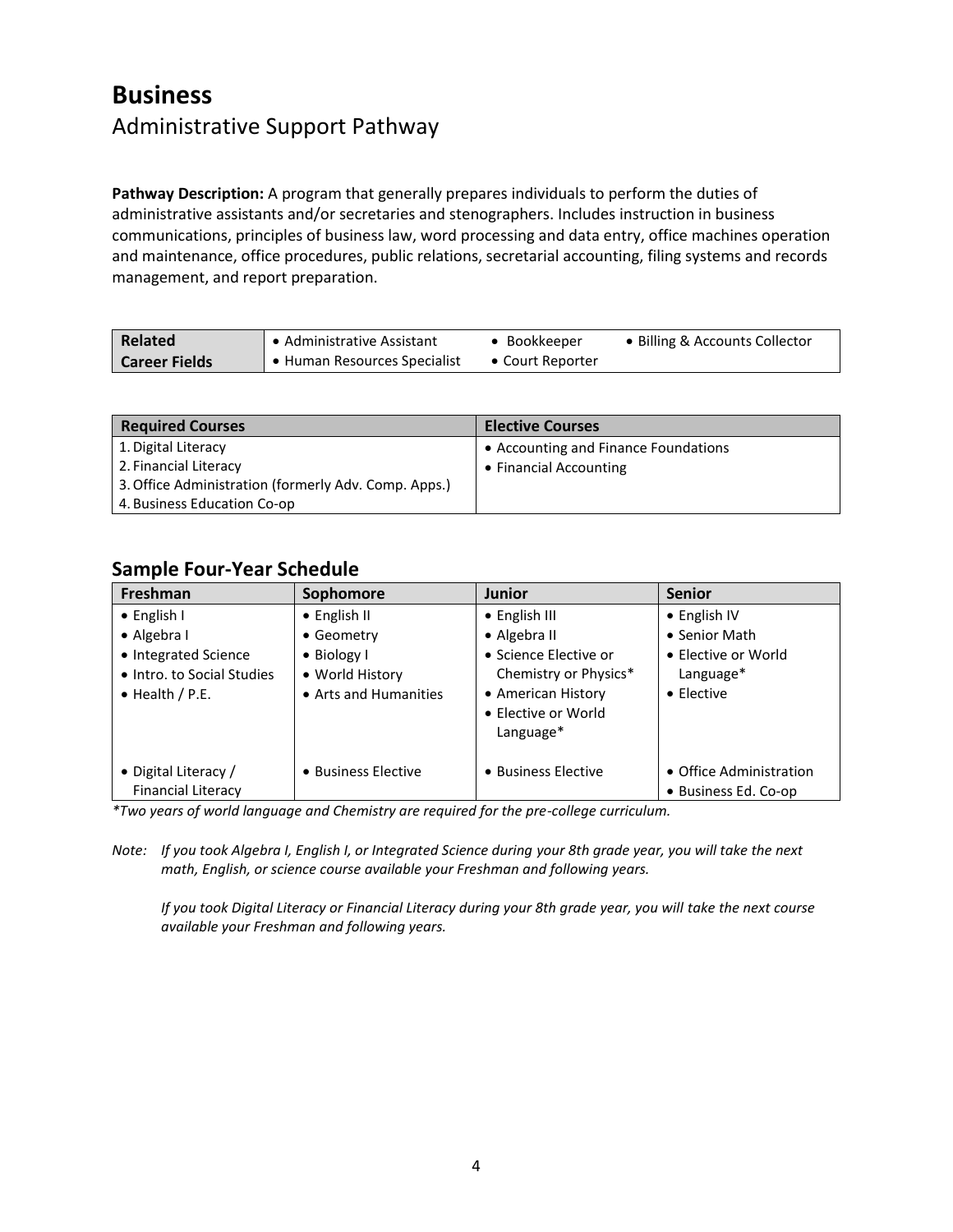### <span id="page-6-0"></span>**Business** Financial Services Pathway

**Pathway Description:** This pathway prepares individuals to perform a wide variety of customer services in banks, insurance agencies, savings and loan companies, and related enterprises. Includes instruction in communications and public relations skills, business equipment operation, and technical skills applicable to the methods and operations of specific financial or insurance services.

| Related              | • Account Mgr.      | • Bookkeeper         | • Investment Banker | • Mortgage Broker      |
|----------------------|---------------------|----------------------|---------------------|------------------------|
| <b>Career Fields</b> | $\bullet$ Appraiser | • Entrepreneur       | • Loan officer      | • Sales Representative |
|                      | • Bank Teller       | • Investment Advisor | • Money Manager     | $\bullet$ Tax Preparer |

| <b>Required Courses</b>               | <b>Elective Courses</b>                             |
|---------------------------------------|-----------------------------------------------------|
| 1. Digital Literacy                   | • Business Education Co-op                          |
| 2. Financial Literacy                 | • Financial Accounting                              |
| 3. Financial Services                 | • Financial Services II                             |
| 4. Accounting and Finance Foundations | • Office Administration (formerly Adv. Comp. Apps.) |

#### **Sample Four-Year Schedule**

| <b>Freshman</b>            | Sophomore             | <b>Junior</b>                | <b>Senior</b>        |
|----------------------------|-----------------------|------------------------------|----------------------|
| $\bullet$ English I        | $\bullet$ English II  | • English III                | $\bullet$ English IV |
| • Algebra I                | • Geometry            | • Algebra II                 | • Senior Math        |
| • Integrated Science       | • Biology I           | • Science Elective or        | • Elective or World  |
| • Intro. to Social Studies | • World History       | Chemistry or Physics*        | Language*            |
| $\bullet$ Health / P.E.    | • Arts and Humanities | • American History           | $\bullet$ Elective   |
|                            |                       | • Elective or World          | $\bullet$ Elective   |
|                            |                       | Language*                    |                      |
|                            |                       |                              |                      |
| • Digital Literacy /       | • Acct. & Fin. Found. | • Financial Services I/      | • Business Elective  |
| <b>Financial Literacy</b>  |                       | <b>Financial Services II</b> |                      |

*\*Two years of world language and Chemistry or Physics are required for the pre-college curriculum.*

*Note: If you took Algebra I, English I, or Integrated Science during your 8th grade year, you will take the next math, English, or science course available your Freshman and following years.*

*If you took Digital Literacy or Financial Literacy during your 8th grade year, you will take the next course available your Freshman and following years.*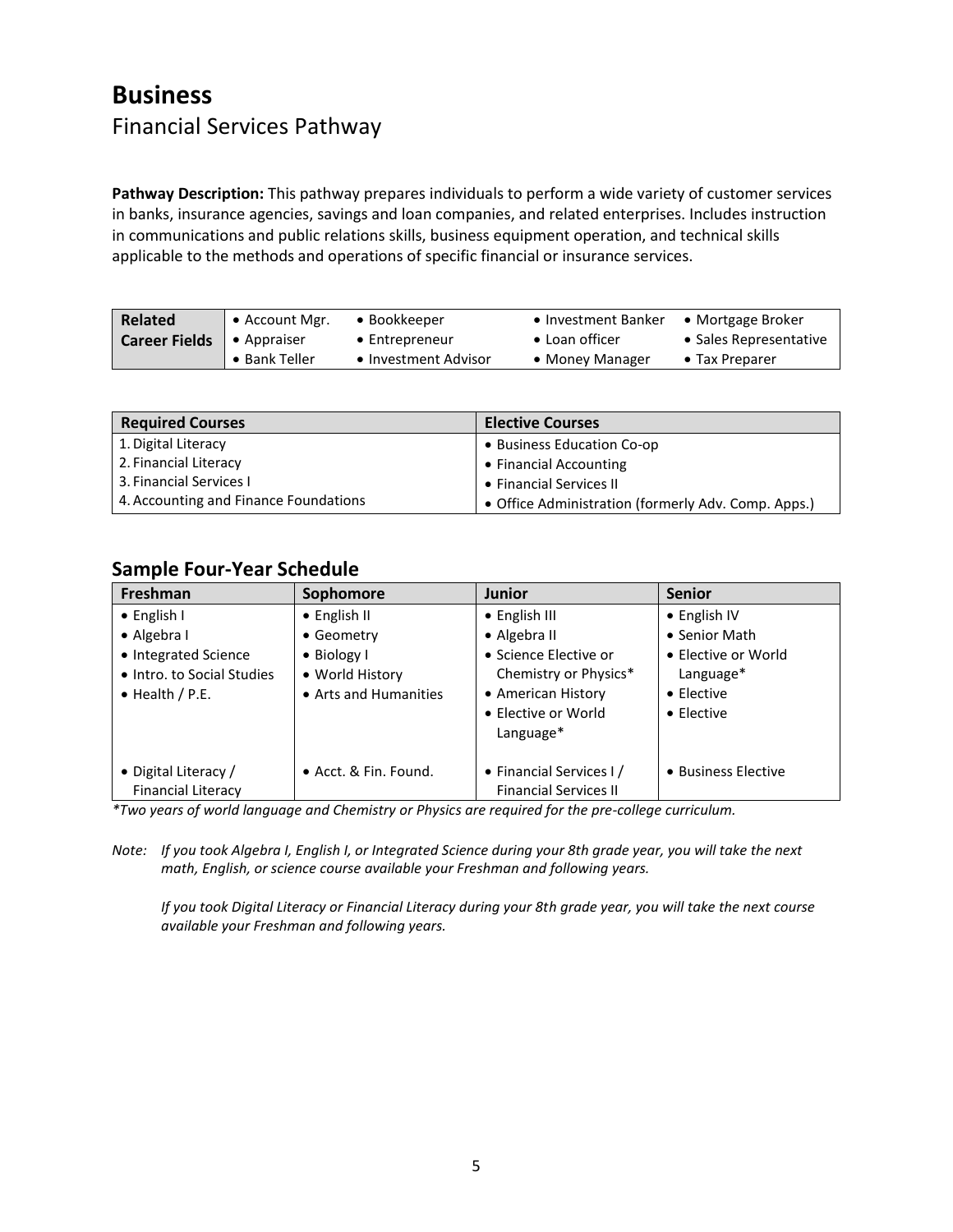<span id="page-7-1"></span><span id="page-7-0"></span>CNC Operator Pathway

Lake Cumberland ATC

**Pathway Description:** CNC operators monitor and operate CNC (computer numerically controlled) machines to cut metal and plastic parts for the manufacturing industry. They select and download CNC programs and perform test operations to ensure the product is made to specifications. The CNC operator may be responsible for selecting and setting all tools required for producing the final precision part to customer specifications.

| <b>Related</b>       | • Machine Operator     | • Maintenance            | • Quality Control | $\bullet$ Engineer Tech. |
|----------------------|------------------------|--------------------------|-------------------|--------------------------|
| <b>Career Fields</b> | • Machinist Technician | Machinist                | Manager           | • Industrial             |
|                      | $\bullet$ Machinist    | $\bullet$ CNC Programmer | • Mech. Engineer  | Engineer                 |

| <b>Required Courses</b>            | <b>Elective Courses</b> |
|------------------------------------|-------------------------|
| 1. Fundamentals of Machine Tools-A | • Co-Op (Machine Tool)  |
| 2. Fundamentals of Machine Tools-B |                         |
| 3. Manual Programming              |                         |
| 4. CAD/CAM/CNC                     |                         |

#### **Sample Four-Year Schedule**

| Freshman                   | Sophomore             | <b>Junior</b>         | <b>Senior</b>         |
|----------------------------|-----------------------|-----------------------|-----------------------|
| $\bullet$ English I        | $\bullet$ English II  | • English III         | $\bullet$ English IV  |
| • Algebra I                | • Geometry            | • Algebra II          | • Senior Math         |
| • Integrated Science       | $\bullet$ Biology I   | • Science Elective or | • Elective or World   |
| • Intro. to Social Studies | • World History       | Chemistry or Physics* | Language*             |
| $\bullet$ Health / P.E.    |                       | • American History    | $\bullet$ Elective    |
| • Arts and Humanities      |                       | • Elective or World   | • Elective            |
|                            |                       | Language*             |                       |
|                            |                       |                       |                       |
|                            | • Comp. Manuf. Course | • Comp. Manuf. Course | • Comp. Manuf. Course |
|                            | • Comp. Manuf. Course | • Comp. Manuf. Course | • Comp. Manuf. Course |

*\*Two years of world language and Chemistry or Physics are required for the pre-college curriculum.*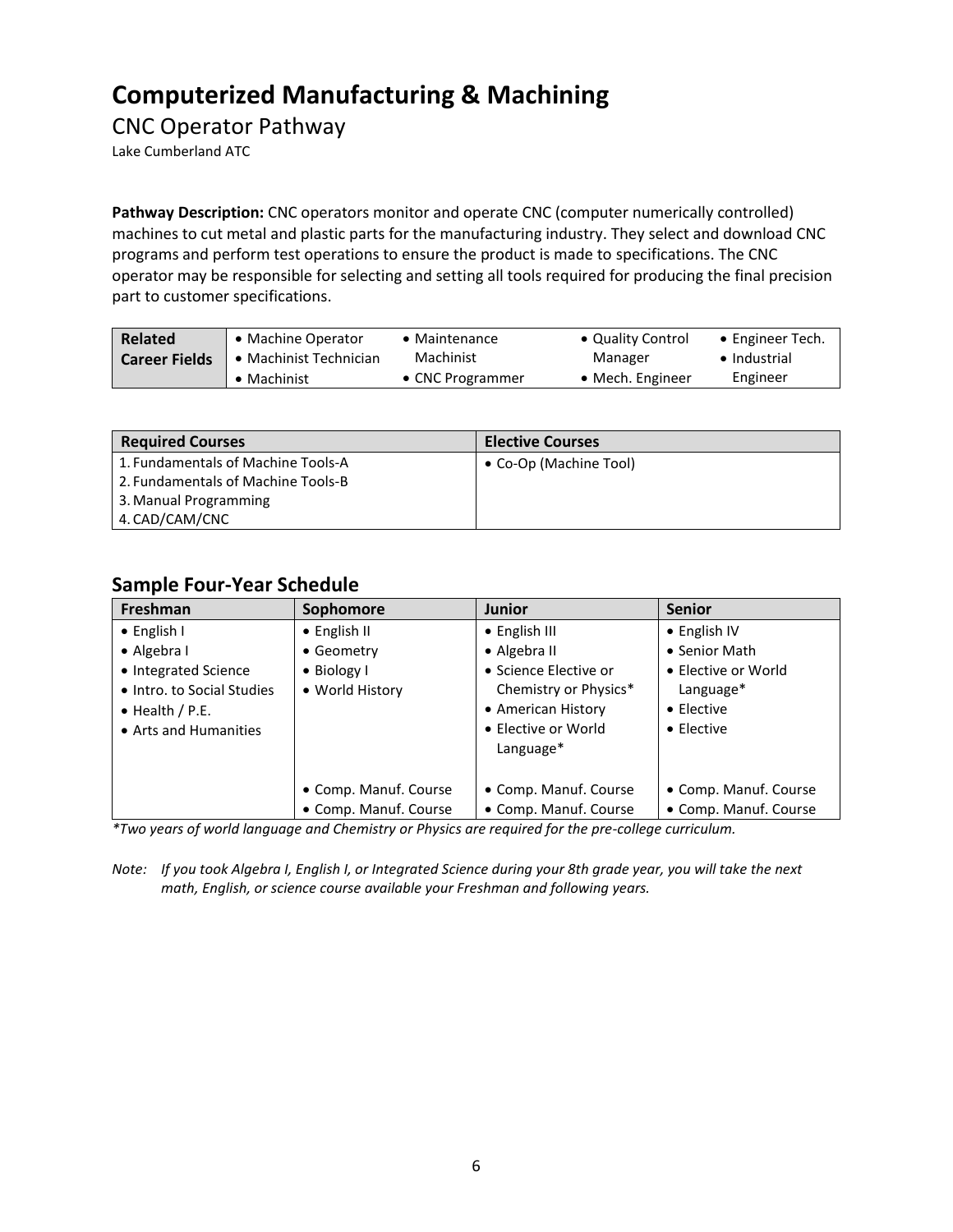### <span id="page-8-0"></span>CNC Programmer Pathway

Lake Cumberland ATC

**Pathway Description:** CNC programmers develop and run programs which direct the CNC machines to cut and shape metal or plastic for such things as airplanes, automobiles and other industrial machines. CNC programmers use blueprints and 3-dimensional computer designs to create the programs which result in precisely cut products. Attention to detail and the ability to follow precise directions are vital to a CNC programmer as well as the ability to work independently.

| Related              | • Machine Operator     | • Maint. Machinist     | • Quality Control | $\bullet$ Engineer Tech. |
|----------------------|------------------------|------------------------|-------------------|--------------------------|
| <b>Career Fields</b> | • Machinist Technician | • CNC Machine Operator | Manager           | • Industrial             |
|                      | • Machinist            | • CNC Programmer       | • Mech. Engineer  | Engineer                 |

| <b>Required Courses</b>                    | <b>Elective Courses</b> |
|--------------------------------------------|-------------------------|
| 1. Introduction to Computer Aided Drafting | • Co-Op (Machine Tool)  |
| 2. Fundamentals of Machine Tools-A         |                         |
| 3. Manual Programming                      |                         |
| 4. CAD/CAM/CNC                             |                         |

#### **Sample Four-Year Schedule**

| Freshman                   | Sophomore             | <b>Junior</b>         | <b>Senior</b>         |
|----------------------------|-----------------------|-----------------------|-----------------------|
| $\bullet$ English I        | • English II          | • English III         | $\bullet$ English IV  |
| • Algebra I                | • Geometry            | • Algebra II          | • Senior Math         |
| • Integrated Science       | • Biology I           | • Science Elective or | • Elective or World   |
| • Intro. to Social Studies | • World History       | Chemistry or Physics* | Language*             |
| $\bullet$ Health / P.E.    |                       | • American History    | $\bullet$ Elective    |
| • Arts and Humanities      |                       | • Elective or World   | • Elective            |
|                            |                       | Language*             |                       |
|                            |                       |                       |                       |
|                            | • Comp. Manuf. Course | • Comp. Manuf. Course | • Comp. Manuf. Course |
|                            | • Comp. Manuf. Course | • Comp. Manuf. Course | • Comp. Manuf. Course |

*\*Two years of world language and Chemistry or Physics are required for the pre-college curriculum.*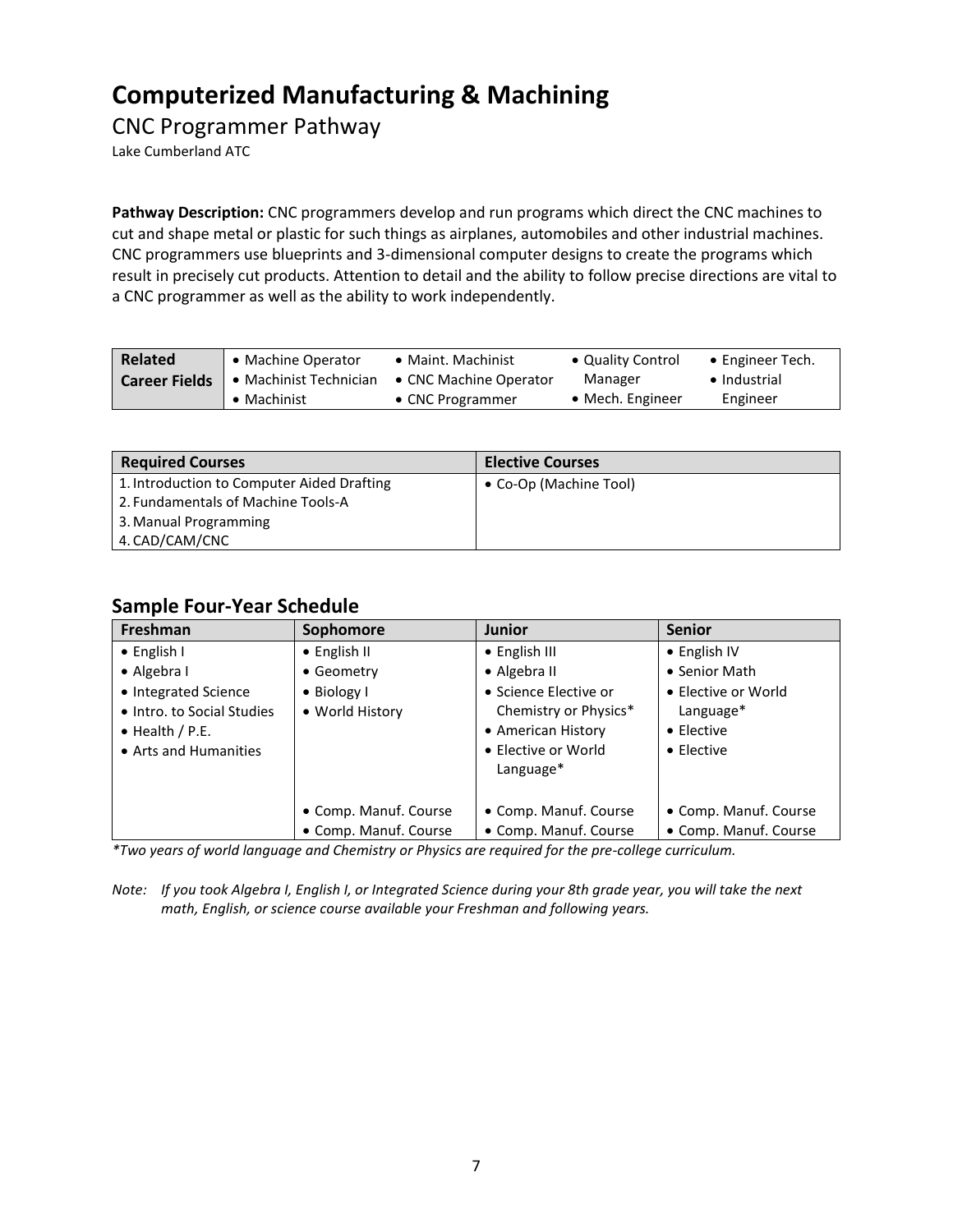### <span id="page-9-0"></span>Machinist Operator Pathway

Lake Cumberland ATC

**Pathway Description:** Machine operators are responsible for producing precision machined parts. They measure parts with precision tools in order to make sure certain parts meet pre-determined quality and cosmetic standards. When parts have passed inspection, the parts go on to the next phase of production. Machine operators are expected to meet production quotas. The level of documentation required varies, depending on the degree of precision needed for the finished product. Machine operators also need to keep track of the number of units that are scrapped due to various errors.

| <b>Related</b>       | • Machinist Technician  | $\bullet$ CNC Machine    | • Quality Control | $\bullet$ Engineer Tech. |
|----------------------|-------------------------|--------------------------|-------------------|--------------------------|
| <b>Career Fields</b> | • Machinist             | Operator                 | Manager           | • Industrial             |
|                      | • Maintenance Machinist | $\bullet$ CNC Programmer | • Mech. Engineer  | Engineer                 |

| <b>Required Courses</b>                    | <b>Elective Courses</b>            |
|--------------------------------------------|------------------------------------|
| 1. Fundamentals of Machine Tools-A         | • Applied Machining - II           |
| 2. Fundamentals of Machine Tools-B         | • Blueprint Reading for Machinists |
| 3. Applied Machining - I                   | • Co-Op (Machine Tool)             |
| 4. Introduction to Computer Aided Drafting | • Manual Programming               |
|                                            | • Mechanical Blueprint Reading     |

#### **Sample Four-Year Schedule**

| Freshman                   | Sophomore             | <b>Junior</b>         | <b>Senior</b>         |
|----------------------------|-----------------------|-----------------------|-----------------------|
| $\bullet$ English I        | $\bullet$ English II  | $\bullet$ English III | $\bullet$ English IV  |
| • Algebra I                | • Geometry            | • Algebra II          | • Senior Math         |
| • Integrated Science       | • Biology I           | • Science Elective or | • Elective or World   |
| • Intro. to Social Studies | • World History       | Chemistry or Physics* | Language*             |
| $\bullet$ Health / P.E.    |                       | • American History    | • Elective            |
| • Arts and Humanities      |                       | • Elective or World   | $\bullet$ Elective    |
|                            |                       | Language*             |                       |
|                            |                       |                       |                       |
|                            | • Comp. Manuf. Course | • Comp. Manuf. Course | • Comp. Manuf. Course |
|                            | • Comp. Manuf. Course | • Comp. Manuf. Course | • Comp. Manuf. Course |

*\*Two years of world language and Chemistry or Physics are required for the pre-college curriculum.*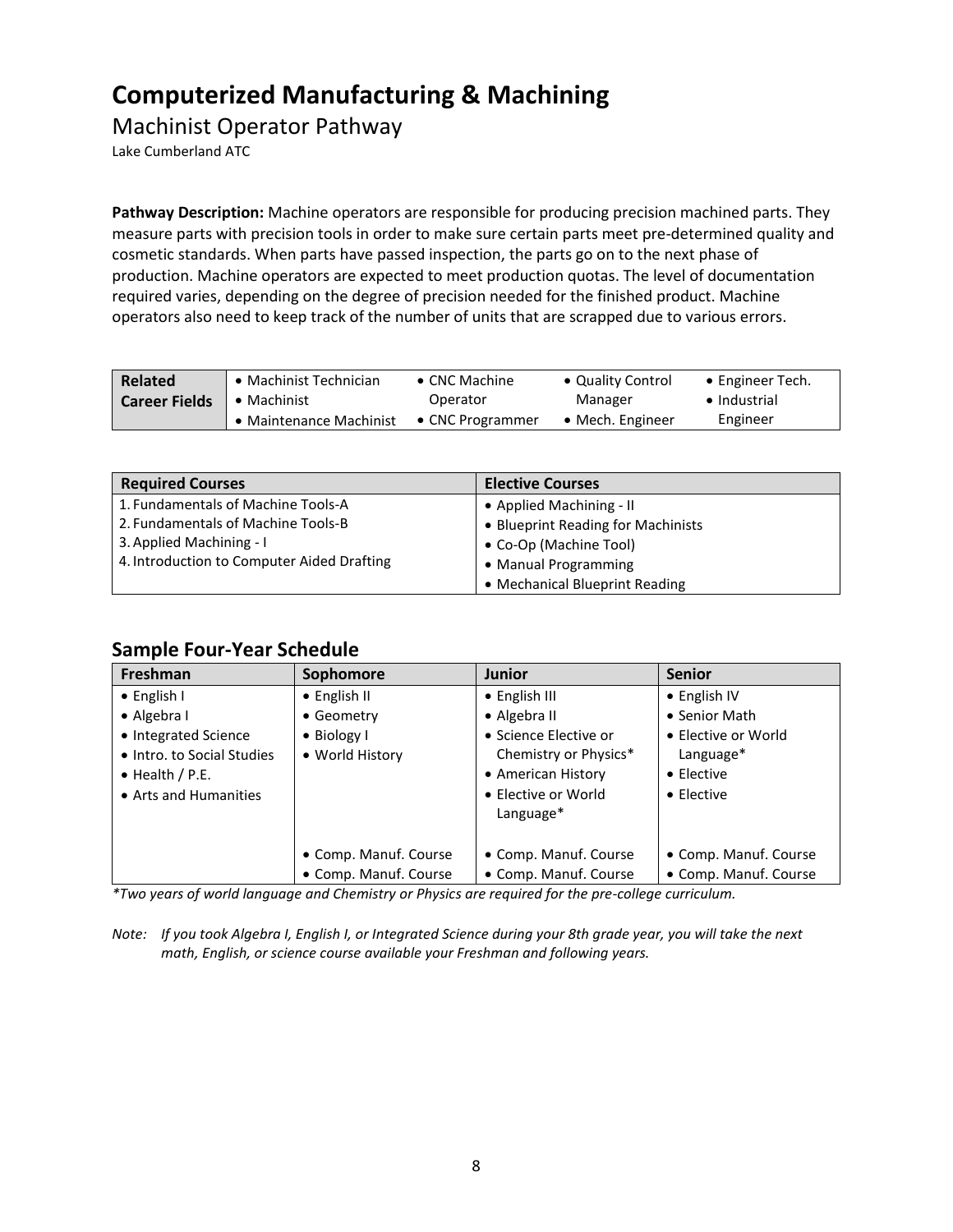### <span id="page-10-0"></span>Machinist Technician Pathway

Lake Cumberland ATC

**Pathway Description:** Machinist Technicians set up and operate a variety of machine tools, such as lathes, milling machines, and grinders, to produce precision metal parts, instruments, and tools. These tools are either manually controlled or computer-numerically controlled (CNC). Machinist Technicians must be able to read blueprints, align and adjust cutting tools and inspect the finished product to meet customer specifications.

| Related              | • Machine Operator  | • CNC Machine | • Quality Control | • Engineer Tech. |
|----------------------|---------------------|---------------|-------------------|------------------|
| <b>Career Fields</b> | $\bullet$ Machinist | Operator      | Manager.          | • Industrial     |
|                      | • Maintenance       | $\bullet$ CNC | • Mech. Engineer  | Engineer         |
|                      | Machinist           | Programmer    |                   |                  |

| <b>Required Courses</b>                    | <b>Elective Courses</b>        |
|--------------------------------------------|--------------------------------|
| 1. Fundamentals of Machine Tools-A         | • Applied Machining - II       |
| 2. Fundamentals of Machine Tools-B         | • Manual Programming           |
| 3. Applied Machining - I                   | • Mechanical Blueprint Reading |
| 4. Introduction to Computer Aided Drafting | • Co-Op (Machine Tool)         |

#### **Sample Four-Year Schedule**

| Freshman                   | Sophomore             | <b>Junior</b>         | <b>Senior</b>         |
|----------------------------|-----------------------|-----------------------|-----------------------|
| $\bullet$ English I        | $\bullet$ English II  | • English III         | • English IV          |
| • Algebra I                | • Geometry            | • Algebra II          | • Senior Math         |
| • Integrated Science       | $\bullet$ Biology I   | • Science Elective or | • Elective or World   |
| • Intro. to Social Studies | • World History       | Chemistry or Physics* | Language*             |
| $\bullet$ Health / P.E.    |                       | • American History    | $\bullet$ Elective    |
| • Arts and Humanities      |                       | • Elective or World   | $\bullet$ Elective    |
|                            |                       | Language*             |                       |
|                            |                       |                       |                       |
|                            | • Comp. Manuf. Course | • Comp. Manuf. Course | • Comp. Manuf. Course |
|                            | • Comp. Manuf. Course | • Comp. Manuf. Course | • Comp. Manuf. Course |

*\*Two years of world language and Chemistry or Physics are required for the pre-college curriculum.*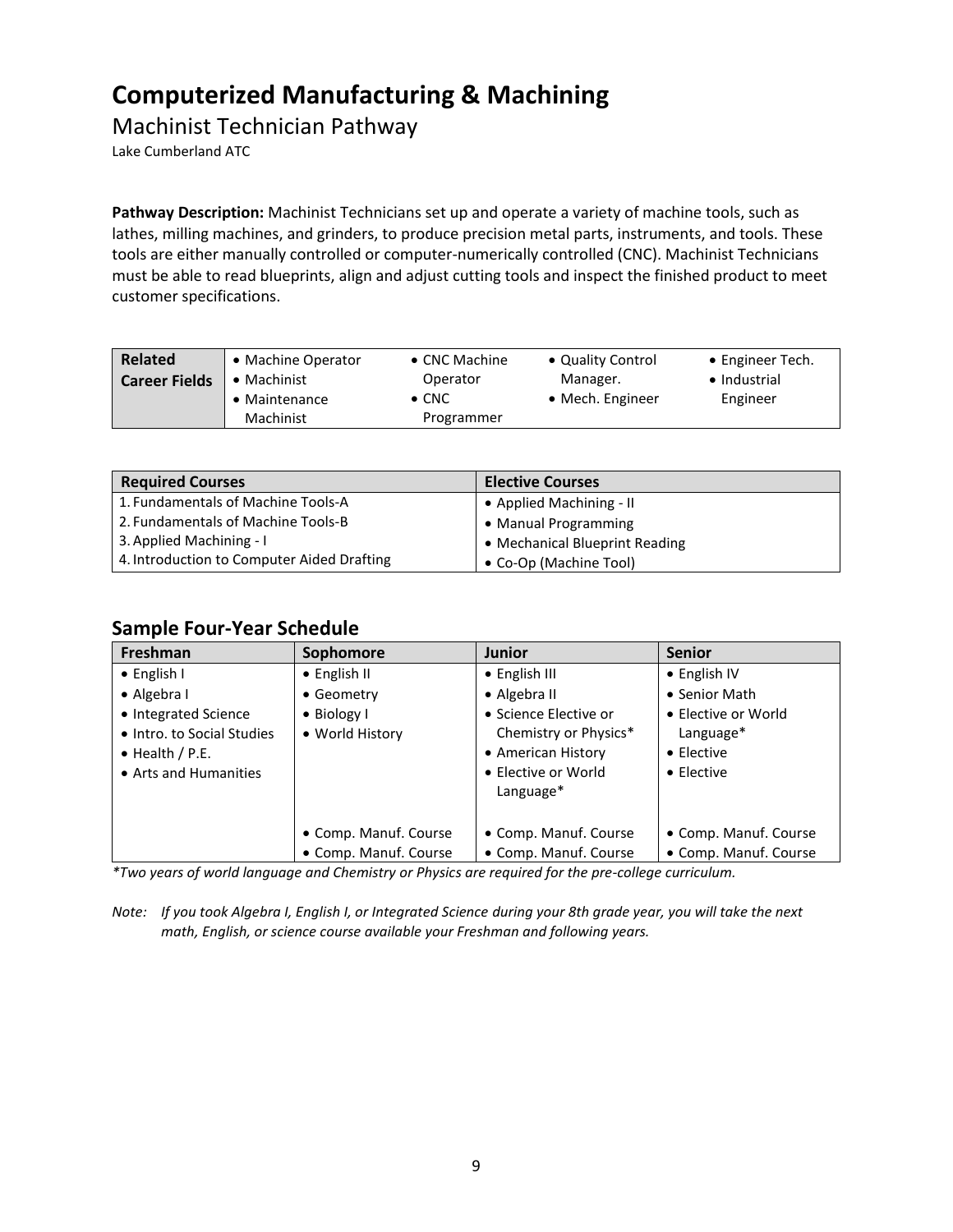### <span id="page-11-0"></span>**Construction Carpentry Technology**

### <span id="page-11-1"></span>Finish Carpenters Assistant Pathway

Lake Cumberland ATC

**Pathway Description:** A program that prepares individuals to apply technical knowledge and skills to lay out, cut, fabricate, erect, install, and repair wooden structures and fixtures, using hand and power tools. Includes instruction in technical mathematics, framing, construction materials and selection, job estimating, blueprint reading, foundations and roughing-in, finish carpentry techniques, and applicable codes and standards.

| <b>Related</b>       | • Carpenter            | • Construction Tradesperson | • Furniture Finisher    |
|----------------------|------------------------|-----------------------------|-------------------------|
| <b>Career Fields</b> | • Construction Laborer | • Flooring Installer        | • Production Woodworker |
|                      | • Construction Manager |                             |                         |

| <b>Required Courses</b>                    | <b>Elective Courses</b>                   |
|--------------------------------------------|-------------------------------------------|
| 1. Introduction to Construction Technology | • Construction Prints / Industrial Safety |
| 2. Floor and Wall Framing                  | • Co-op (Carpentry)                       |
| 3. Exterior and Interior Finish            |                                           |
| 4. Cabinet Construction and Installation   |                                           |

#### **Sample Four-Year Schedule**

| Freshman                   | Sophomore          | <b>Junior</b>         | <b>Senior</b>       |
|----------------------------|--------------------|-----------------------|---------------------|
| • English I                | • English II       | • English III         | • English IV        |
| • Algebra I                | • Geometry         | • Algebra II          | • Senior Math       |
| • Integrated Science       | • Biology I        | • Science Elective or | • Elective or World |
| • Intro. to Social Studies | • World History    | Chemistry or Physics* | Language*           |
| $\bullet$ Health / P.E.    |                    | • American History    | $\bullet$ Flective  |
| • Arts and Humanities      |                    | • Elective or World   | $\bullet$ Elective  |
|                            |                    | Language*             |                     |
|                            |                    |                       |                     |
|                            | • Carpentry Course | • Carpentry Course    | • Carpentry Course  |
|                            | • Carpentry Course | • Carpentry Course    | • Carpentry Course  |

*\*Two years of world language and Chemistry or Physics are required for the pre-college curriculum.*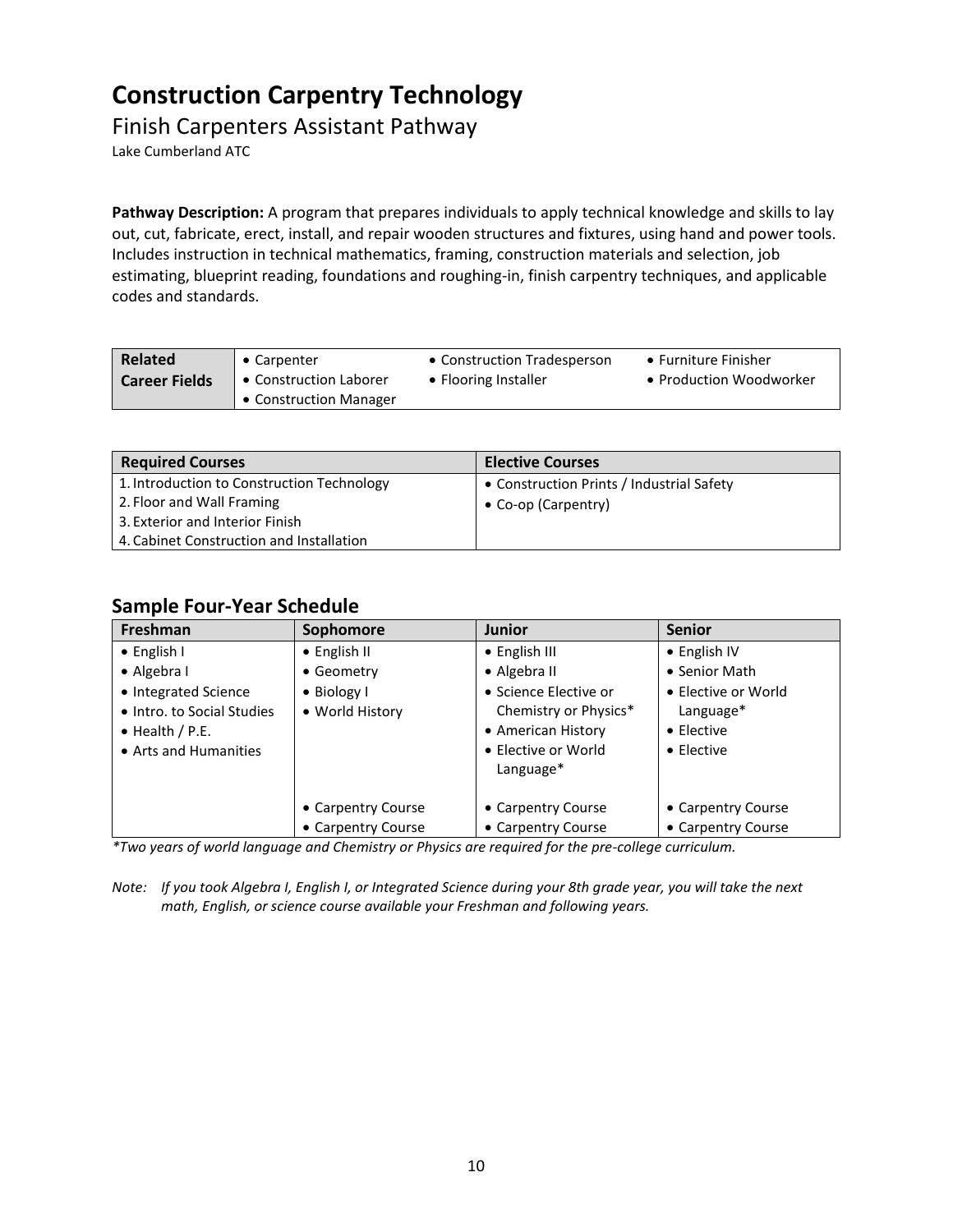## **Construction Carpentry Technology**

### <span id="page-12-0"></span>Residential Carpenter Assistant Pathway

Lake Cumberland ATC

**Pathway Description:** A program that prepares individuals to apply technical knowledge and skills to lay out, cut, fabricate, erect, install, and repair wooden structures and fixtures, using hand and power tools. Includes instruction in technical mathematics, framing, construction materials and selection, job estimating, blueprint reading, foundations and roughing-in, finish carpentry techniques, and applicable codes and standards.

| <b>Related</b>       | • Carpenter            | • Construction Tradesperson | • Flooring Installer    |
|----------------------|------------------------|-----------------------------|-------------------------|
| <b>Career Fields</b> | • Construction Laborer | • Drywall Installer         | • Production Woodworker |
|                      | • Construction Manager |                             |                         |

| <b>Required Courses</b>                    | <b>Elective Courses</b>                 |
|--------------------------------------------|-----------------------------------------|
| 1. Introduction to Construction Technology | • Site Layout and Foundations           |
| 2. Floor and Wall Framing                  | • Cabinet Construction and Installation |
| 3. Ceiling and Roof Framing                | • Co-op (Carpentry)                     |
| 4. Exterior and Interior Finish            |                                         |

#### **Sample Four-Year Schedule**

| <b>Freshman</b>            | Sophomore            | <b>Junior</b>         | <b>Senior</b>       |
|----------------------------|----------------------|-----------------------|---------------------|
| $\bullet$ English I        | $\bullet$ English II | • English III         | • English IV        |
| • Algebra I                | • Geometry           | • Algebra II          | • Senior Math       |
| • Integrated Science       | $\bullet$ Biology I  | • Science Elective or | • Elective or World |
| • Intro. to Social Studies | • World History      | Chemistry or Physics* | Language*           |
| $\bullet$ Health / P.E.    |                      | • American History    | $\bullet$ Elective  |
| • Arts and Humanities      |                      | • Elective or World   | • Elective          |
|                            |                      | Language*             |                     |
|                            |                      |                       |                     |
|                            | • Carpentry Course   | • Carpentry Course    | • Carpentry Course  |
|                            | • Carpentry Course   | • Carpentry Course    | • Carpentry Course  |

*\*Two years of world language and Chemistry or Physics are required for the pre-college curriculum.*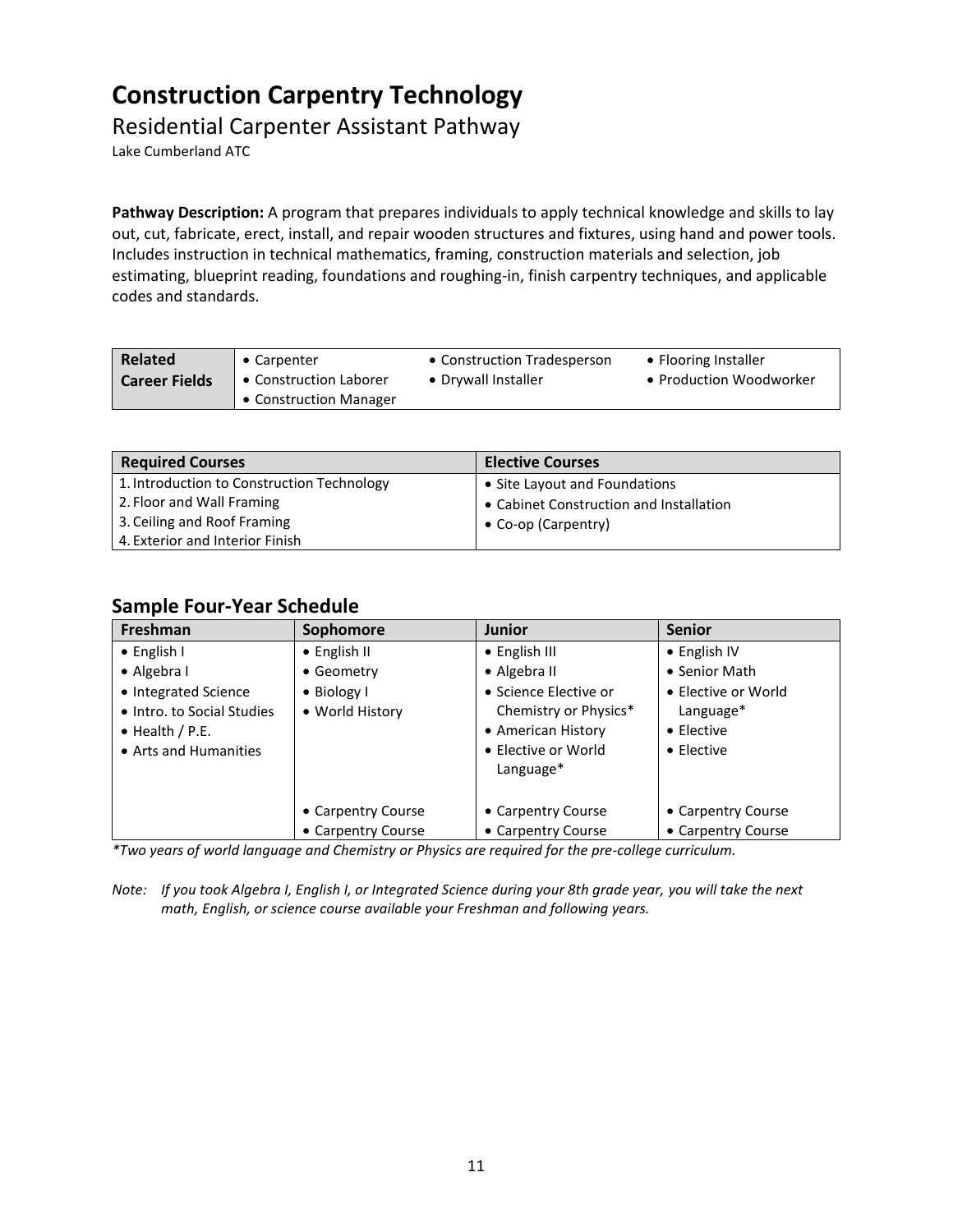## <span id="page-13-0"></span>**Electrical Technology**

<span id="page-13-1"></span>Residential Electrician Pathway

Lake Cumberland ATC

**Pathway Description:** A program that prepares individuals to apply technical knowledge and skills to install, operate, maintain, and repair electric apparatus and systems such as residential, commercial, and industrial electric-power wiring; and DC and AC motors, controls, and electrical distribution panels. Includes instruction in the principles of electronics and electrical systems, wiring, power transmission, safety, industrial and household appliances, job estimation, electrical testing and inspection, and applicable codes and standards.

| Related              | Construction Laborer   | • Construction Tradesperson      | • Engineering Tech    |
|----------------------|------------------------|----------------------------------|-----------------------|
| <b>Career Fields</b> | • Construction Manager | • Electrical Engineer Electrical | $\bullet$ Electrician |

| <b>Required Courses</b>      | <b>Elective Courses</b> |
|------------------------------|-------------------------|
| 1. Electrical Motor Controls | • Co-op (Electrical)    |
| 2. Electrical Construction I |                         |
| 3. Basic Troubleshooting     |                         |
| 4. Circuits I                |                         |

#### **Sample Four-Year Schedule**

| Freshman                   | Sophomore                 | <b>Junior</b>             | <b>Senior</b>             |
|----------------------------|---------------------------|---------------------------|---------------------------|
| $\bullet$ English I        | $\bullet$ English II      | • English III             | • English IV              |
| • Algebra I                | • Geometry                | • Algebra II              | • Senior Math             |
| • Integrated Science       | • Biology I               | • Science Elective or     | • Elective or World       |
| • Intro. to Social Studies | • World History           | Chemistry or Physics*     | Language*                 |
| $\bullet$ Health / P.E.    |                           | • American History        | $\bullet$ Elective        |
| • Arts and Humanities      |                           | • Elective or World       | $\bullet$ Elective        |
|                            |                           | Language*                 |                           |
|                            |                           |                           |                           |
|                            | • Electrical Tech. Course | • Electrical Tech. Course | • Electrical Tech. Course |
|                            | • Electrical Tech. Course | • Electrical Tech. Course | • Electrical Tech. Course |

*\*Two years of world language and Chemistry or Physics are required for the pre-college curriculum.*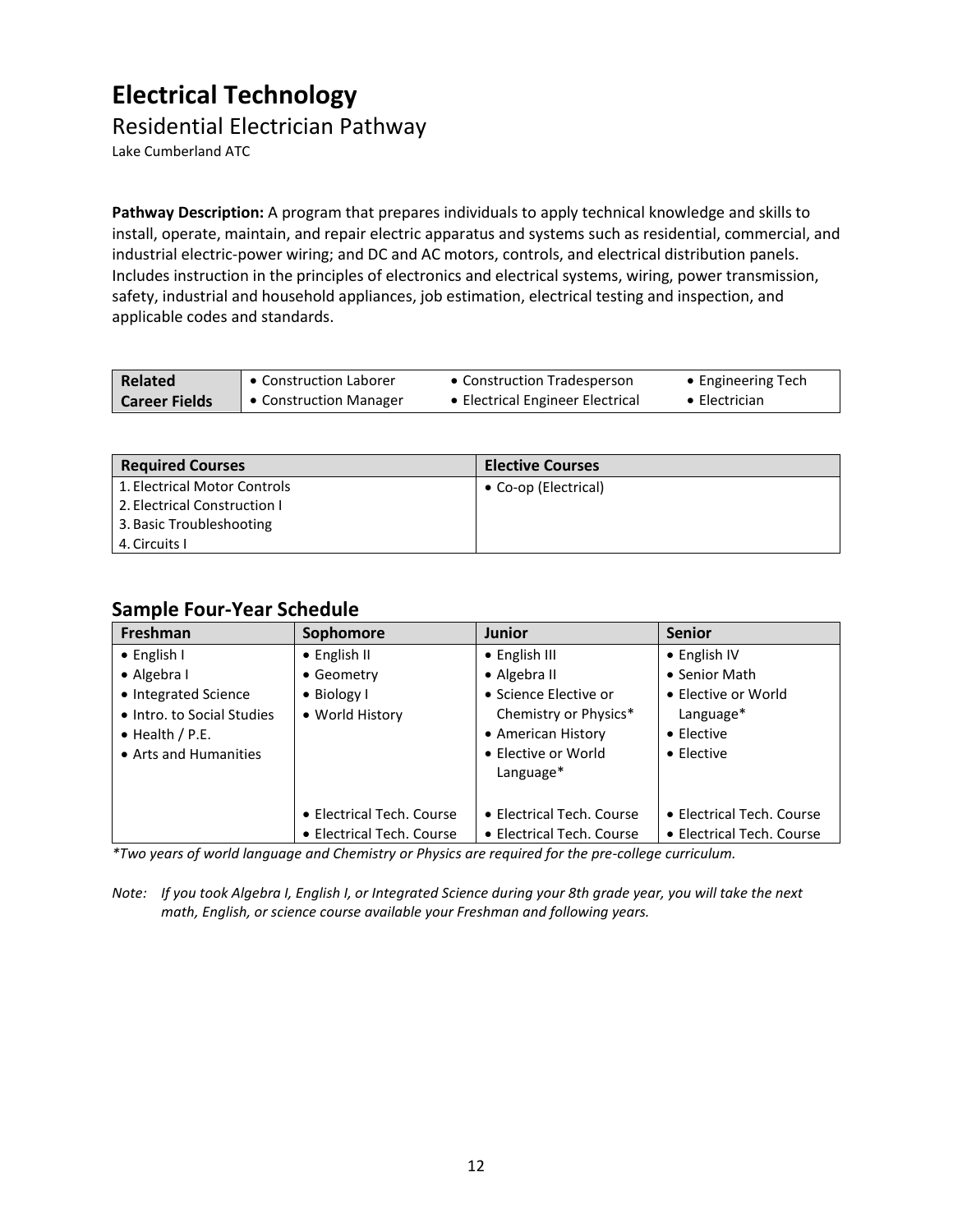## <span id="page-14-0"></span>**Family and Consumer Sciences**

### <span id="page-14-1"></span>Consumer and Family Management Pathway

**Pathway Description:** The Consumer and Family Management pathway helps students develop skills associated with early career employment opportunities and rigorous education programs that prepare for this level of the career ladder. The knowledge and skills validated span across a broad range of Family and Consumer Sciences content areas and are central to career areas involving human services, consumer services/protection/advising, education and training as well as social and community services.

| Related              | • Marriage and Family Therapist | • Gerontologist          | • Personal Financial |
|----------------------|---------------------------------|--------------------------|----------------------|
| <b>Career Fields</b> | Family and Consumer Scientist   | • Abuse/Crisis Counselor | Planner              |

| <b>Required Courses</b>                | <b>Elective Courses</b>  |
|----------------------------------------|--------------------------|
| 1. FACS Essentials                     | • FACS Leaders at Work   |
| 2. Parenting                           | • Principles of Teaching |
| 3. Middle to Late Lifespan Development |                          |
| 4. Foods & Nutrition                   |                          |
| 5. Relationships                       |                          |

#### **Sample Four-Year Schedule**

| Freshman                   | Sophomore               | <b>Junior</b>                    | <b>Senior</b>        |
|----------------------------|-------------------------|----------------------------------|----------------------|
| $\bullet$ English I        | $\bullet$ English II    | • English III                    | $\bullet$ English IV |
| • Algebra I                | • Geometry              | • Algebra II                     | • Senior Math        |
| • Integrated Science       | • Biology I             | • Science Elective or            | • Elective or World  |
| • Intro. to Social Studies | • World History         | Chemistry or Physics*            | Language*            |
| $\bullet$ Health / P.E.    | • Arts and Humanities   | • American History               | $\bullet$ Elective   |
|                            |                         | • Elective or World<br>Language* | $\bullet$ Elective   |
|                            |                         |                                  |                      |
| • FACS Essentials          | • Parenting / Middle to | • Foods & Nutrition /            | • FACS Elective      |
|                            | Late Lifespan Dev.      | Relationships                    |                      |

*\*Two years of world language and Chemistry or Physics are required for the pre-college curriculum.*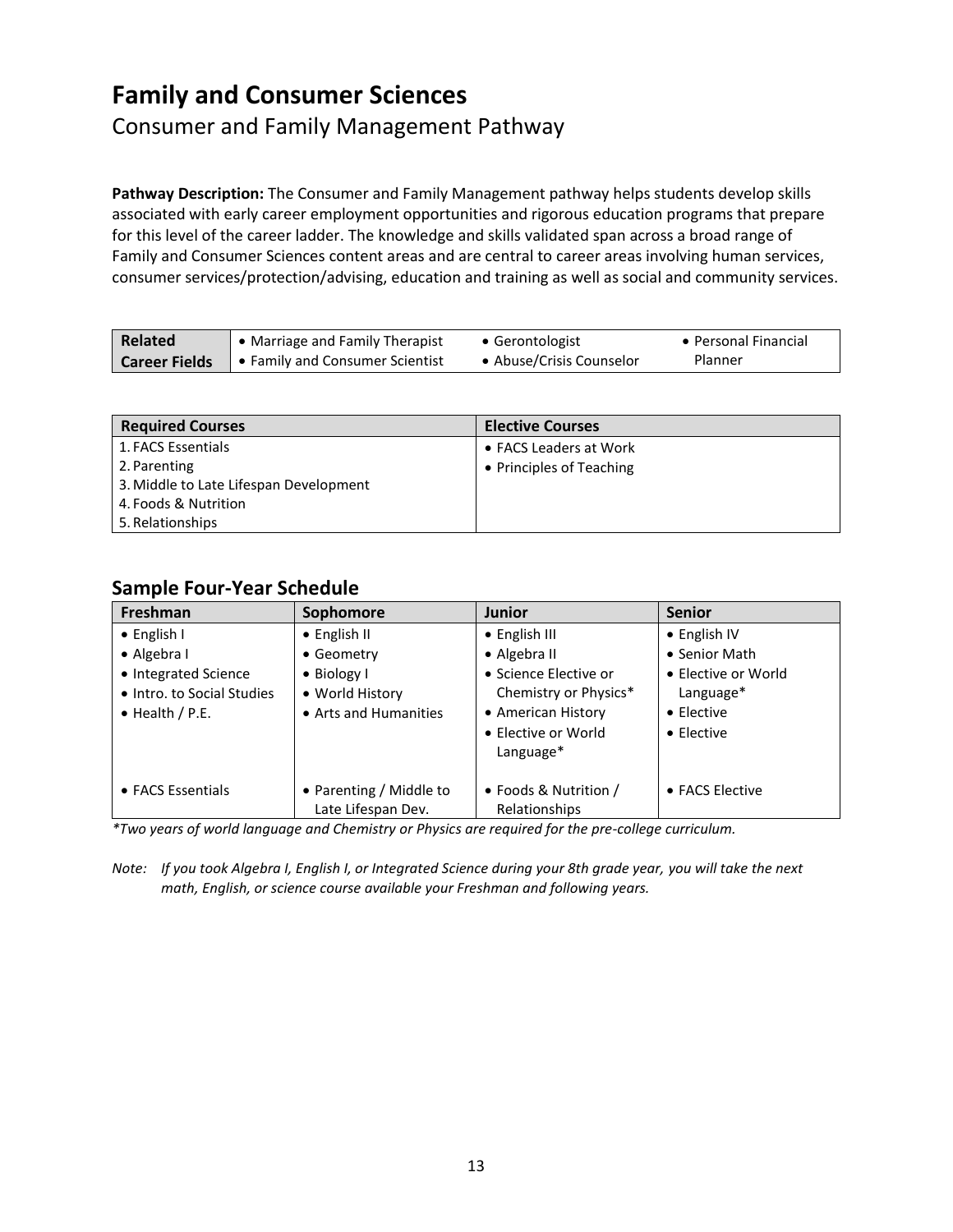## **Family and Consumer Sciences**

<span id="page-15-0"></span>Fundamentals of Teaching Pathway

**Pathway Description:** The Fundamentals of Teaching pathway will facilitate employment in early career ladder positions and promote continuing education at the postsecondary level preparing for careers associated with education and training in public and private school programs, elementary, middle, and secondary schools, after-school programs; higher education, non-profit, and corporate settings.

| Related       | • Teacher-all levels and areas | $\bullet$ Principal | • School Counselor |
|---------------|--------------------------------|---------------------|--------------------|
| Career Fields | <b>■ Teacher Assistant</b>     | • Superintendent    |                    |

| <b>Required Courses</b>                | <b>Elective Courses</b> |
|----------------------------------------|-------------------------|
| 1. FACS Essentials                     | $\bullet$ Parenting     |
| 2. Middle to Late Lifespan Development | • Foods & Nutrition     |
| 3. Relationships                       | • FACS Leaders at Work  |
| 4. Principles of Teaching              |                         |

### **Sample Four-Year Schedule**

| Freshman                   | Sophomore               | <b>Junior</b>         | <b>Senior</b>               |
|----------------------------|-------------------------|-----------------------|-----------------------------|
| $\bullet$ English I        | • English II            | • English III         | $\bullet$ English IV        |
| • Algebra I                | • Geometry              | • Algebra II          | • Senior Math               |
| • Integrated Science       | $\bullet$ Biology I     | • Science Elective or | • Elective or World         |
| • Intro. to Social Studies | • World History         | Chemistry or Physics* | Language*                   |
| $\bullet$ Health / P.E.    | • Arts and Humanities   | • American History    | $\bullet$ Elective          |
|                            |                         | • Elective or World   | $\bullet$ Elective          |
|                            |                         | Language*             |                             |
|                            |                         |                       |                             |
| • FACS Essentials          | • Parenting / Middle to | • Foods & Nutrition / | • Principles of Teaching /  |
|                            | Late Lifespan Dev.      | Relationships         | <b>FACS Leaders at Work</b> |

*\*Two years of world language and Chemistry or Physics are required for the pre-college curriculum.*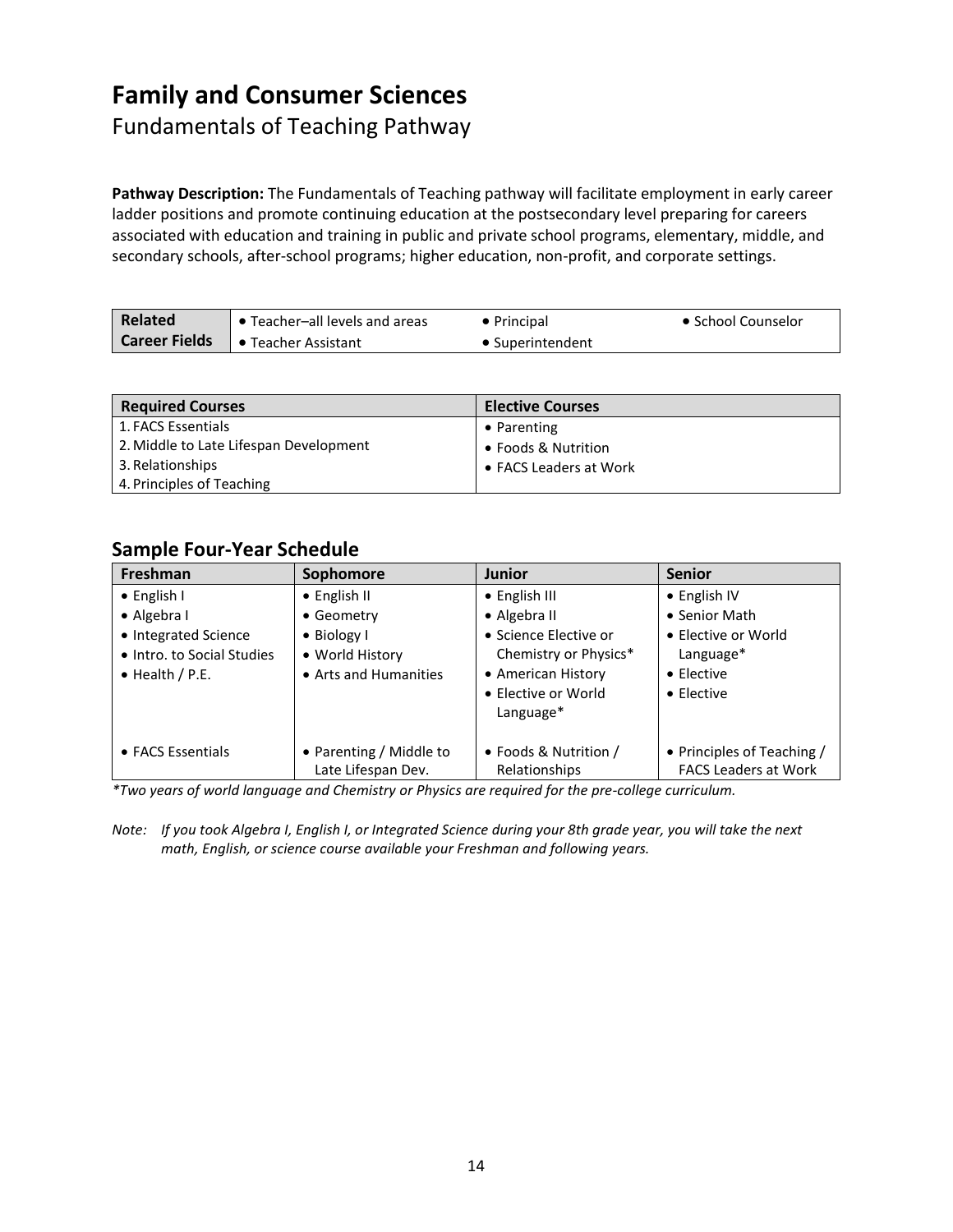### <span id="page-16-1"></span><span id="page-16-0"></span>**Flight and Aviation** Flight & Aeronautics Pathway **The Air+Space Academy**

**Pathway Description:** Students complete what is considered the first phase of aviation training leading to a commercial pilot license. They will gain technical knowledge and skills to the flying and/or navigation of commercial passenger and cargo, agricultural, public service, corporate and fixed wing aircraft. Includes instruction in principles of aircraft design and performance, aircraft flight systems and controls, flight crew operations and procedures, radio communications, navigation procedures and systems, airways safety and traffic regulations, and governmental rules and regulations pertaining to piloting aircraft.

| <b>Related</b>       | • Aerospace Engineer   | • Commercial Pilot   | • Commercial Aviator |
|----------------------|------------------------|----------------------|----------------------|
| <b>Career Fields</b> | • Aerospace Technician | $\bullet$ Crew Chief | • Military Aviator   |
|                      | • Private Pilot        | • Flight Instructor  | • Military Navigator |

| <b>Required Courses</b>             | <b>Elective Courses</b> |
|-------------------------------------|-------------------------|
| 1. Introduction to Aerospace        | $\bullet$ None          |
| 2. Fundamentals of Aviation Science |                         |
| 3. Aviation Science                 |                         |
| 4. Commercial Aviation Science      |                         |

#### **Sample Four-Year Schedule**

| <b>Freshman</b>            | Sophomore             | <b>Junior</b>         | <b>Senior</b>         |
|----------------------------|-----------------------|-----------------------|-----------------------|
| $\bullet$ English I        | $\bullet$ English II  | • English III         | $\bullet$ English IV  |
| • Algebra I                | • Geometry            | • Algebra II          | • Senior Math         |
| • Integrated Science       | • Biology I           | • Science Elective or | • Elective or World   |
| • Intro. to Social Studies | • World History       | Chemistry or Physics* | Language*             |
| $\bullet$ Health / P.E.    | • Arts and Humanities | • American History    | $\bullet$ Elective    |
|                            |                       | • Elective or World   | $\bullet$ Elective    |
|                            |                       | Language*             |                       |
|                            |                       |                       |                       |
| • Intro to Aerospace       | • Fund. of Aviation   | • Aviation Science    | • Commercial Aviation |
|                            | Science               |                       | Science               |

*\*Two years of world language and Chemistry or Physics are required for the pre-college curriculum.*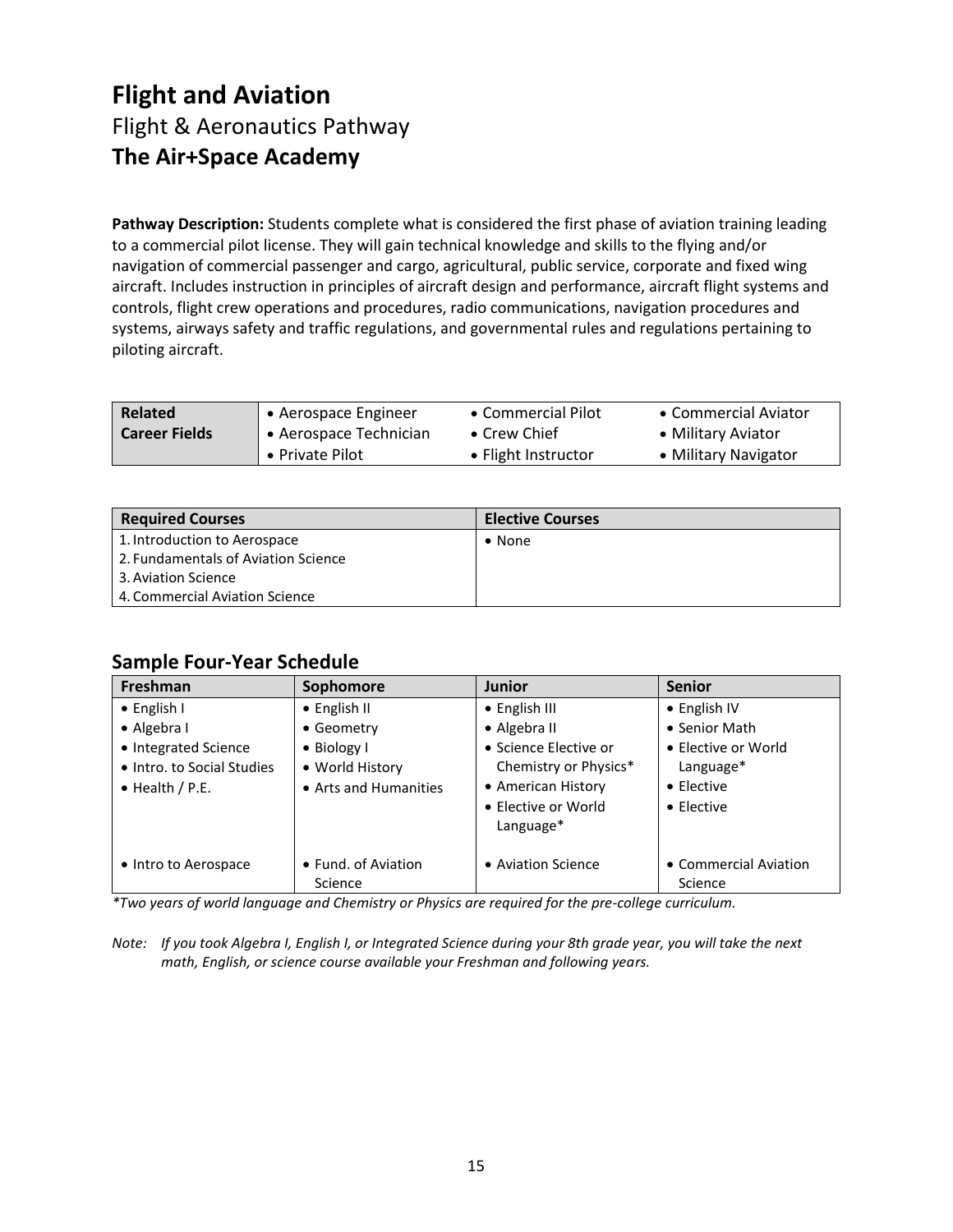### <span id="page-17-1"></span><span id="page-17-0"></span>**Health Sciences** Allied Health Pathway

**Pathway Description:** A general, introductory, undifferentiated, or joint program in health services occupations that prepares individuals for either entry into specialized training programs or for a variety of concentrations in the allied health area. Includes instruction in the basic sciences, research and clinical procedures, and aspects of the subject matter related to various health occupations.

| <b>Related</b>       | $\bullet$ Doctor | $\bullet$ Pharmacist | • Psychologist | • Surgeon              |
|----------------------|------------------|----------------------|----------------|------------------------|
| <b>Career Fields</b> | $\bullet$ Nurse  | • Physical Therapist | • Radiologist  | $\bullet$ Veterinarian |

| <b>Required Courses</b>              | <b>Elective Courses</b>     |
|--------------------------------------|-----------------------------|
| 1. Principles of Health Science      | • Health and Wellness       |
| 2. Emergency Procedures (1/2 credit) | • Internship: Allied Health |
| 3. Medical Terminology (1/2 credit)  | • Medical Math              |
| 4. Allied Health Core Skills         | • Special Topics            |
| 5. Body Structures and Functions     |                             |

### **Sample Four-Year Schedule**

| Freshman                   | Sophomore                 | <b>Junior</b>         | <b>Senior</b>               |
|----------------------------|---------------------------|-----------------------|-----------------------------|
| $\bullet$ English I        | $\bullet$ English II      | • English III         | • English IV                |
| • Algebra I                | • Geometry                | • Algebra II          | • Senior Math               |
| • Integrated Science       | • Biology I               | • Science Elective or | • Elective or World         |
| • Intro. to Social Studies | • World History           | Chemistry or Physics* | Language*                   |
| $\bullet$ Health / P.E.    | • Arts and Humanities     | • American History    | $\bullet$ Elective          |
| • Elective                 |                           | • Elective or World   | $\bullet$ Elective          |
|                            |                           | Language*             |                             |
|                            |                           |                       |                             |
|                            | • Prin. of Health Science | • Emergency Proc. /   | • Allied Health Core Skills |
|                            |                           | Medical Term.         | • Body Structures & Func.   |

*\*Two years of world language and Chemistry or Physics are required for the pre-college curriculum.*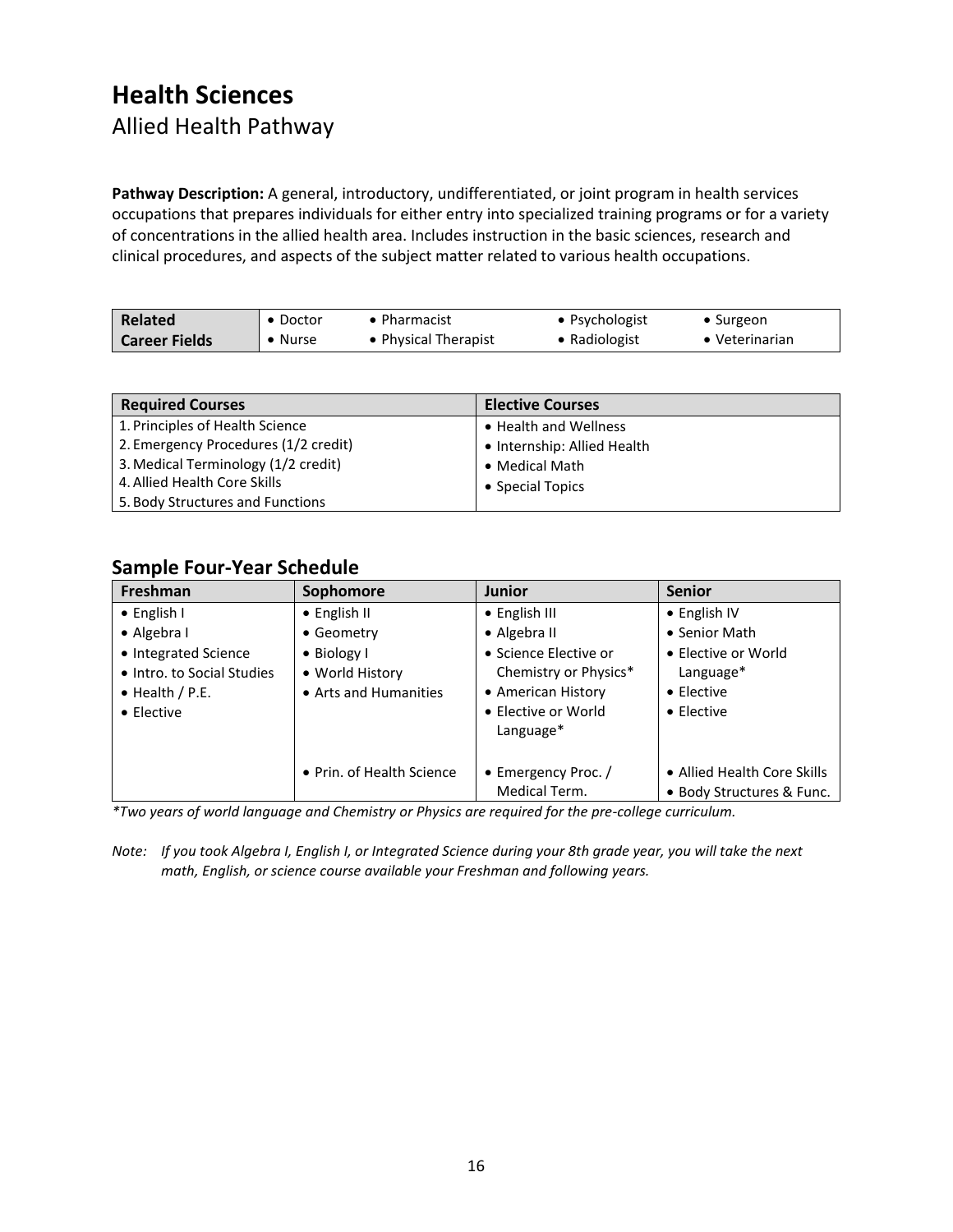### <span id="page-18-0"></span>**Health Sciences** Emergency Medical Technician (EMT)

**Pathway Description:** A program that prepares individuals, under the remote supervision of physicians, to recognize, assess, and manage medical emergencies in prehospital settings and to supervise Ambulance personnel. Includes instruction in basic, intermediate, and advanced EMT procedures; emergency surgical procedures; medical triage; rescue operations; crisis scene management and personnel supervision; equipment operation and maintenance; patient stabilization, monitoring, and care; drug administration; identification and preliminary diagnosis of diseases and injuries; communication and computer operations; basic anatomy, physiology, pathology, and toxicology; and professional standards and regulations.

| <b>Related</b>       | Paramedic |
|----------------------|-----------|
| <b>Career Fields</b> |           |

| <b>Required Courses</b>              | <b>Elective Courses</b> |
|--------------------------------------|-------------------------|
| 1. Principles of Health Science      | $\bullet$ None          |
| 2. Emergency Procedures (1/2 credit) |                         |
| 3. Medical Terminology (1/2 credit)  |                         |
| 4. Emergency Medical Technician      |                         |
| 5. EMS Training                      |                         |

#### **Sample Four-Year Schedule**

| Freshman                   | Sophomore                 | <b>Junior</b>         | <b>Senior</b>       |
|----------------------------|---------------------------|-----------------------|---------------------|
| $\bullet$ English I        | • English II              | • English III         | • English IV        |
| • Algebra I                | • Geometry                | • Algebra II          | • Senior Math       |
| • Integrated Science       | • Biology I               | • Science Elective or | • Elective or World |
| • Intro. to Social Studies | • World History           | Chemistry or Physics* | Language*           |
| $\bullet$ Health / P.E.    | • Arts and Humanities     | • American History    | $\bullet$ Elective  |
| $\bullet$ Elective         |                           | • Elective or World   |                     |
|                            |                           | Language*             |                     |
|                            |                           |                       |                     |
|                            | • Prin. of Health Science | • Emergency Proc. /   | • Emergency Medical |
|                            |                           | Medical Term.         | Technician          |
|                            |                           |                       | • EMS Training      |

*\*Two years of world language and Chemistry or Physics are required for the pre-college curriculum.*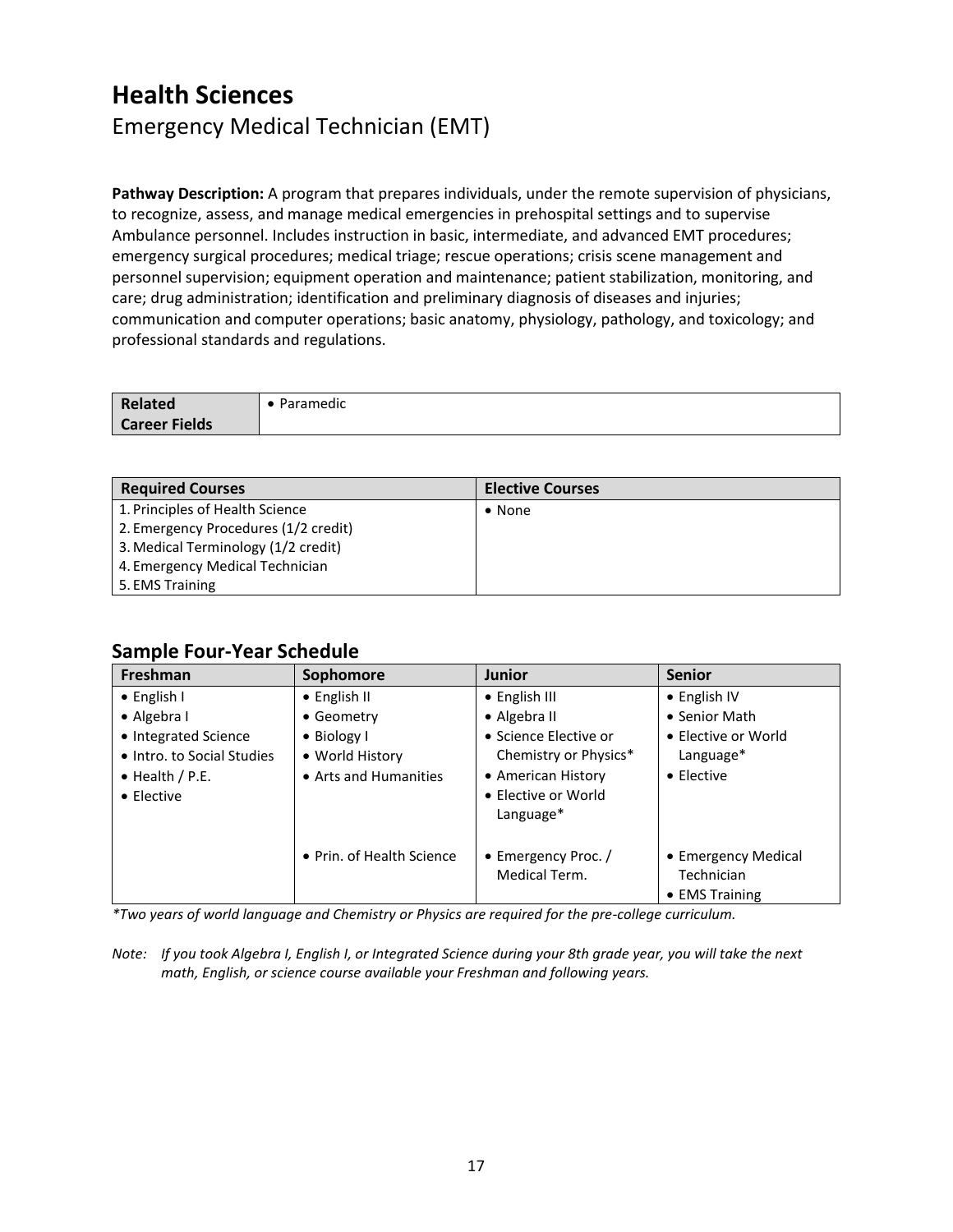# **Health Sciences**

<span id="page-19-0"></span>Pre-Nursing Pathway

**Pathway Description:** A program that prepares individuals for admission to a professional program in Nursing.

| <b>Related</b>       | • Licensed Practical Nurse | • Nurse Practitioner | • Physician's Assistant |
|----------------------|----------------------------|----------------------|-------------------------|
| <b>Career Fields</b> | • Nurse                    | • Nursing Assistant  | • Doctor                |

| <b>Required Courses</b>              | <b>Elective Courses</b>       |
|--------------------------------------|-------------------------------|
| 1. Principles of Health Science      | • Body Structures & Functions |
| 2. Emergency Procedures (1/2 credit) | • Health and Wellness         |
| 3. Medical Terminology (1/2 credit)  | • Medical Math                |
| 4. Medicaid Nurse Aide               | • Special Topics              |
| 5. Advanced Pre-Nursing              |                               |

#### **Sample Four-Year Schedule**

| Freshman                                           | Sophomore                      | <b>Junior</b>                                                      | <b>Senior</b>                       |
|----------------------------------------------------|--------------------------------|--------------------------------------------------------------------|-------------------------------------|
| $\bullet$ English I                                | • English II                   | • English III                                                      | • English IV                        |
| • Algebra I                                        | • Geometry                     | • Algebra II                                                       | • Senior Math                       |
| • Integrated Science<br>• Intro. to Social Studies | • Biology I<br>• World History | • Science Elective or<br>Chemistry or Physics*                     | • Elective or World<br>Language*    |
| $\bullet$ Health / P.E.<br>$\bullet$ Elective      | • Arts and Humanities          | • American History<br>• Elective or World<br>Language <sup>*</sup> | $\bullet$ Elective                  |
|                                                    | • Prin. of Health Science      | • Emergency Proc. /<br>Medical Term.                               | $\bullet$ MNA<br>• Adv. Pre-Nursing |

*\*Two years of world language and Chemistry or Physics are required for the pre-college curriculum.*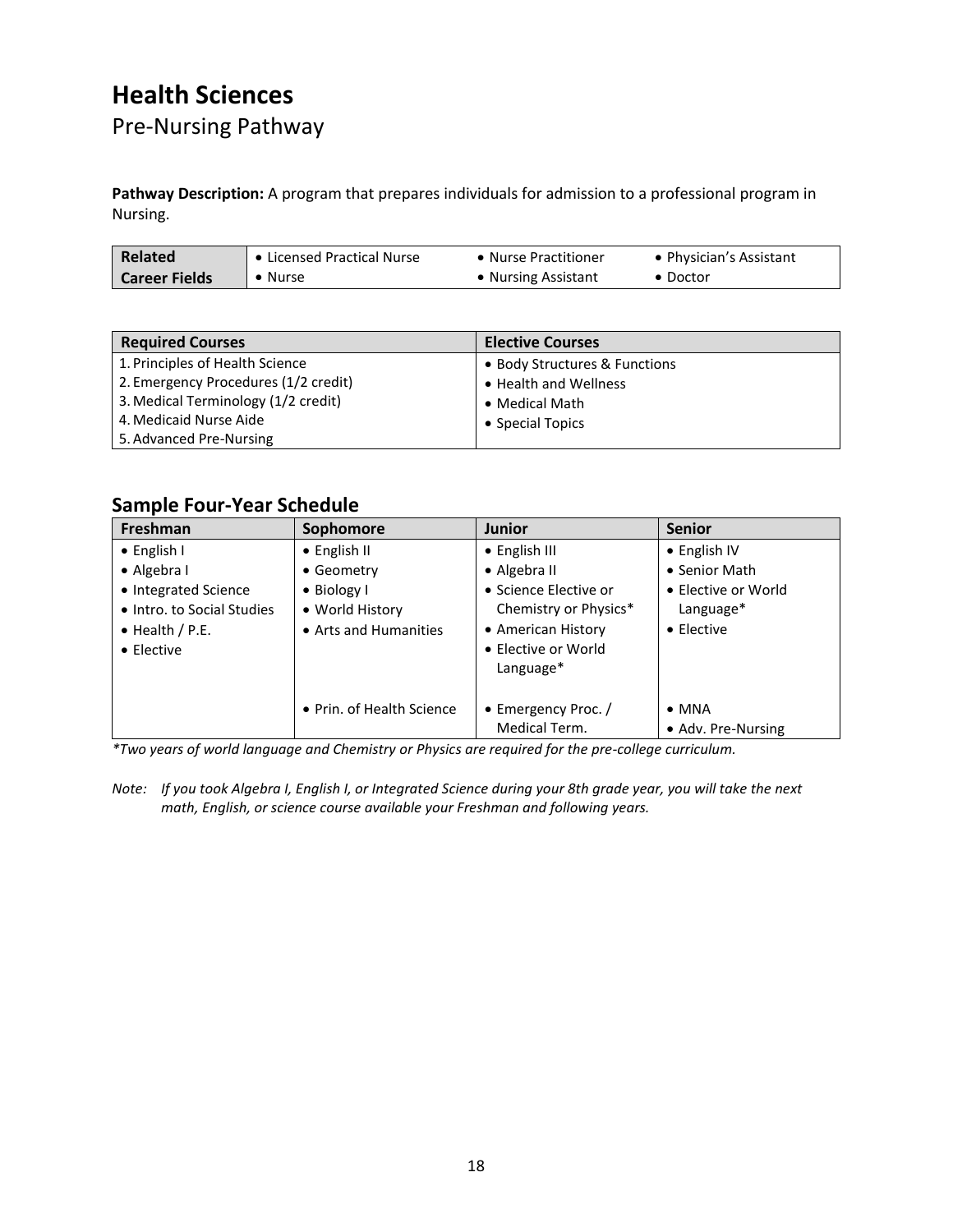### <span id="page-20-0"></span>**Industrial Maintenance**

#### <span id="page-20-1"></span>Fluid Power Mechanic Pathway

Lake Cumberland ATC

**Pathway Description:** Fluid Power Mechanics fabricate, assembly, service, maintain, repair, and tests industrial hydraulic equipment. Applies knowledge of hydraulic, pneumatic, and electrical principles to test equipment, and analyzes and records data, such as fluid pressure, flow measure, and power loss due to friction and parts wear. The fluid power mechanic understands hydraulic symbols, reads system schematics, understands electrical principles, and is skilled in test procedures and instrumentation.

| <b>Related</b>       | ● Industrial Hydraulic Technician | • Industrial Engineer  | • Fluid Power Supervisor |
|----------------------|-----------------------------------|------------------------|--------------------------|
| <b>Career Fields</b> | • Mechanical Engineer             | • Pneumatic Specialist | • Hydraulic Engineer     |

| <b>Required Courses</b>             | <b>Elective Courses</b>                 |
|-------------------------------------|-----------------------------------------|
| 1. Fluid Power                      | • Cooperative Education I (Ind. Maint.) |
| 2. Advanced Hydraulic Systems       |                                         |
| 3. Basic Blueprint Reading          |                                         |
| 4. Basic Troubleshooting            |                                         |
| 5. Maintaining Industrial Equipment |                                         |

#### **Sample Four-Year Schedule**

| Freshman                   | Sophomore                  | <b>Junior</b>              | <b>Senior</b>              |
|----------------------------|----------------------------|----------------------------|----------------------------|
| • English I                | • English II               | • English III              | • English IV               |
| • Algebra I                | • Geometry                 | • Algebra II               | • Senior Math              |
| • Integrated Science       | • Biology I                | • Science Elective or      | • Elective or World        |
| • Intro. to Social Studies | • World History            | Chemistry or Physics*      | Language*                  |
| $\bullet$ Health / P.E.    |                            | • American History         | $\bullet$ Elective         |
| • Arts and Humanities      |                            | • Elective or World        | $\bullet$ Elective         |
|                            |                            | Language*                  |                            |
|                            |                            |                            |                            |
|                            | • Industrial Maint, Course | • Industrial Maint, Course | • Industrial Maint, Course |
|                            | • Industrial Maint, Course | • Industrial Maint. Course | • Industrial Maint. Course |

*\*Two years of world language and Chemistry are required for the pre-college curriculum.*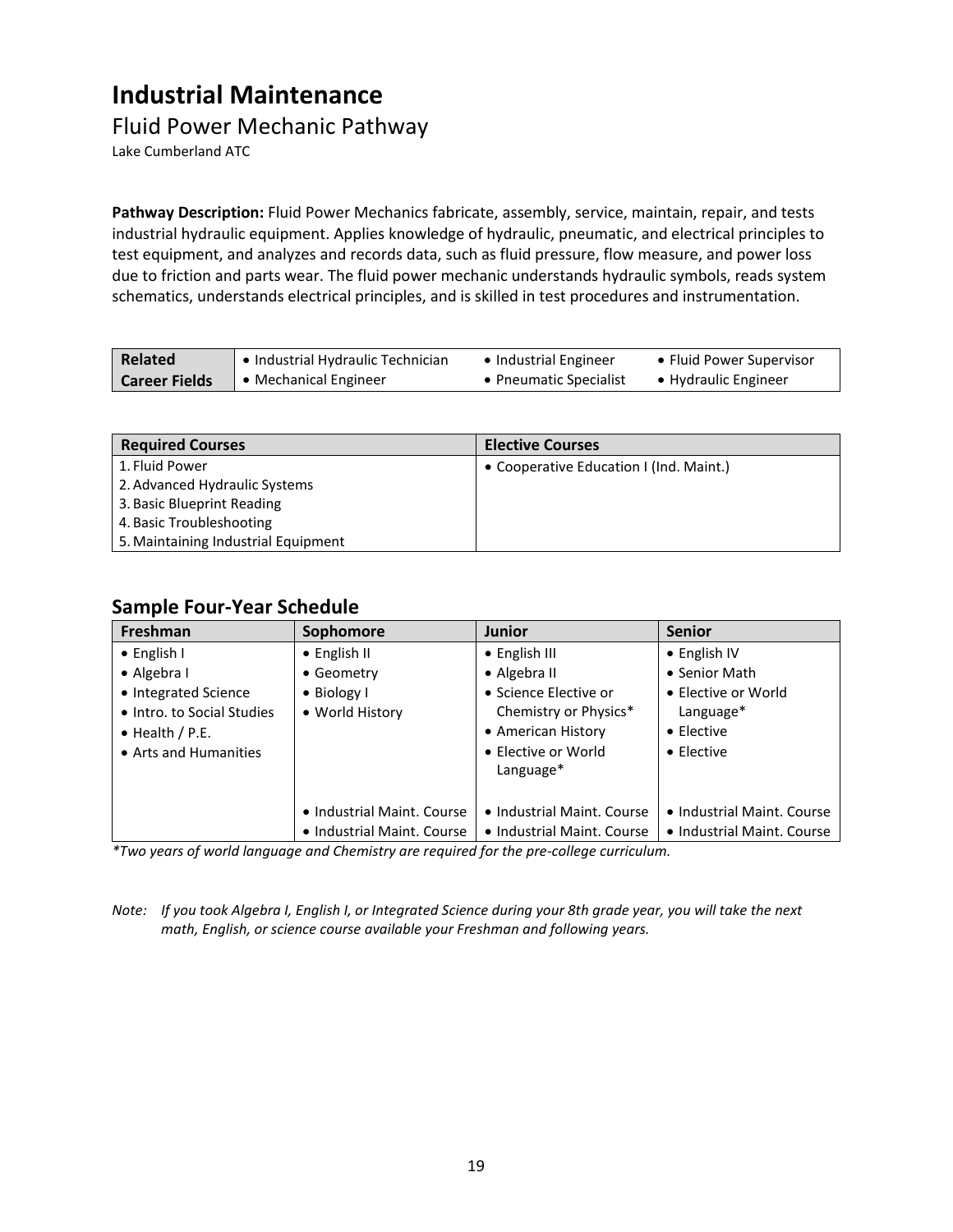### **Industrial Maintenance**

### <span id="page-21-0"></span>Maintenance Mechanic Pathway

Lake Cumberland ATC

**Pathway Description:** Maintenance Mechanics perform machine setup, troubleshooting, repairs and preventive maintenance service; including but not limited to, mechanical, electrical, pneumatic and hydraulic systems for industrial production and processing machinery and equipment. Reads and interprets equipment manuals and work orders to perform required maintenance and service. Analyses and inspects equipment, structures, or materials to identify the cause of errors or other problems or defects.

| <b>Related</b>       | • Maintenance Mechanic  | • Maintenance Supervisor   | • Mechanical Engineer |
|----------------------|-------------------------|----------------------------|-----------------------|
| <b>Career Fields</b> | • Maintenance Inspector | • Industrial Engineer Tech |                       |

| <b>Required Courses</b>                             | <b>Elective Courses</b>                 |
|-----------------------------------------------------|-----------------------------------------|
| 1. Fluid Power                                      | • Cooperative Education I (Ind. Maint.) |
| 2. Maintaining Industrial Equipment                 |                                         |
| 3. Basic Blueprint Reading                          |                                         |
| 4. Industrial Maintenance Electrical Motor Controls |                                         |
| 5. Basic Troubleshooting                            |                                         |

#### **Sample Four-Year Schedule**

| Freshman                   | Sophomore                  | <b>Junior</b>              | <b>Senior</b>              |
|----------------------------|----------------------------|----------------------------|----------------------------|
| $\bullet$ English I        | $\bullet$ English II       | • English III              | $\bullet$ English IV       |
| • Algebra I                | • Geometry                 | • Algebra II               | • Senior Math              |
| • Integrated Science       | • Biology I                | • Science Elective or      | • Elective or World        |
| • Intro. to Social Studies | • World History            | Chemistry or Physics*      | Language*                  |
| $\bullet$ Health / P.E.    |                            | • American History         | • Elective                 |
| • Arts and Humanities      |                            | • Elective or World        | $\bullet$ Elective         |
|                            |                            | Language*                  |                            |
|                            |                            |                            |                            |
|                            | • Industrial Maint, Course | • Industrial Maint. Course | • Industrial Maint. Course |
|                            | • Industrial Maint, Course | • Industrial Maint, Course | • Industrial Maint. Course |

*\*Two years of world language and Chemistry or Physics are required for the pre-college curriculum.*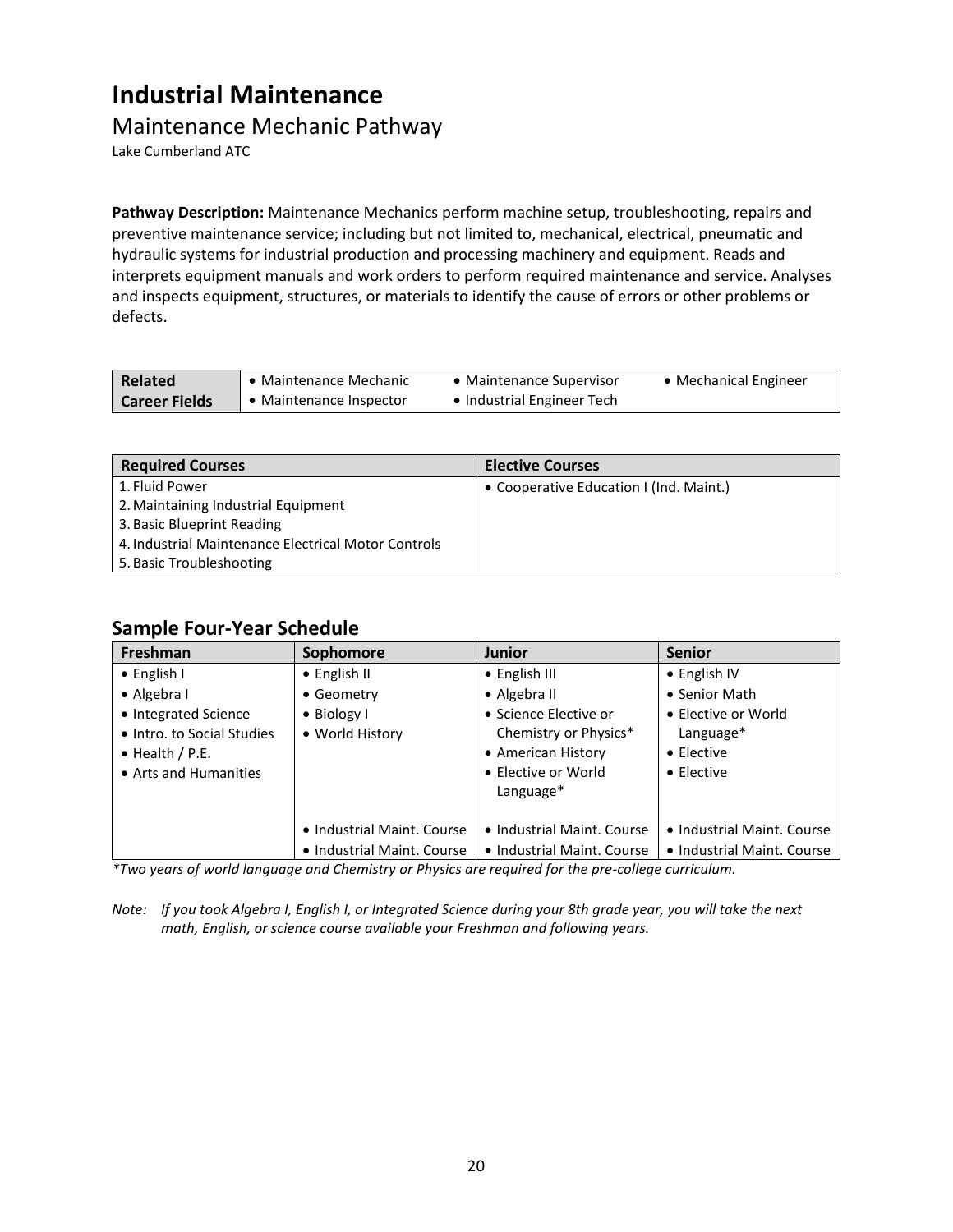### <span id="page-22-0"></span>**Information Technology**

<span id="page-22-1"></span>Computer Science Pathway

**Pathway Description:** The Computer Science Pathway courses focus on computer theory, computing problems and solutions, and design of computer systems and user-interfaces. The coursework will include instruction in the principles of computational science, computer development and programming and applications to a variety of end use situations.

| Related<br>• Software<br>Developer<br><b>Career Fields</b><br>• Database<br>Administrator<br>• Computer<br>Hardware Engineer | • Computer Systems<br>Analyst<br>• Computer Network<br>Architect<br>• Web Developer | • Information<br><b>Security Analyst</b><br>• Computer<br>Programmer<br>• Computer Systems<br>Manager | • Information<br>Systems Manager<br>• Project Manager |
|------------------------------------------------------------------------------------------------------------------------------|-------------------------------------------------------------------------------------|-------------------------------------------------------------------------------------------------------|-------------------------------------------------------|
|------------------------------------------------------------------------------------------------------------------------------|-------------------------------------------------------------------------------------|-------------------------------------------------------------------------------------------------------|-------------------------------------------------------|

| <b>Required Courses</b>           | <b>Elective Courses</b>        |
|-----------------------------------|--------------------------------|
| 1. Computer Literacy              | • Information Technology Co-op |
| 2. Computational Thinking         |                                |
| 3. AP Computer Science Principles |                                |
| 4. AP Computer Science            |                                |

#### **Sample Four-Year Schedule**

| Freshman                   | Sophomore                | <b>Junior</b>         | <b>Senior</b>         |
|----------------------------|--------------------------|-----------------------|-----------------------|
| $\bullet$ English I        | $\bullet$ English II     | • English III         | $\bullet$ English IV  |
| • Algebra I                | • Geometry               | • Algebra II          | • Senior Math         |
| • Integrated Science       | $\bullet$ Biology I      | • Science Elective or | • Elective or World   |
| • Intro. to Social Studies | • World History          | Chemistry or Physics* | Language*             |
| $\bullet$ Health / P.E.    | • Arts and Humanities    | • American History    | $\bullet$ Elective    |
|                            |                          | • Elective or World   | $\bullet$ Elective    |
|                            |                          | Language*             |                       |
|                            |                          |                       |                       |
| • Computer Literacy        | • Computational Thinking | • AP Computer Science | • AP Computer Science |
|                            |                          | Principles            |                       |

*\*Two years of world language and Chemistry or Physics are required for the pre-college curriculum.*

*Note: If you took Algebra I, English I, or Integrated Science during your 8th grade year, you will take the next math, English, or science course available your Freshman and following years.*

*If you took Computer Literacy during your 8th grade year, you will take the next course available your Freshman and following years.*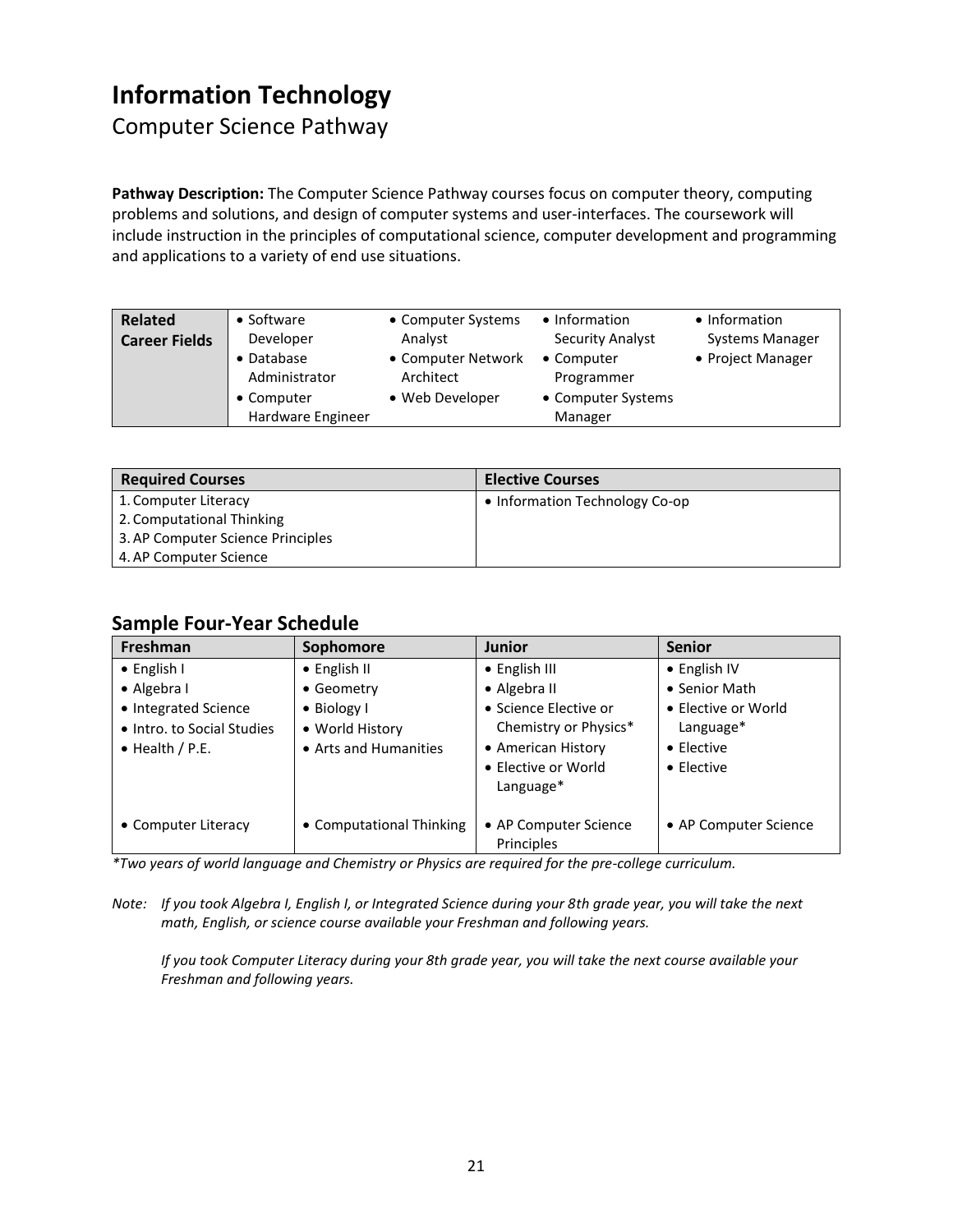# <span id="page-23-0"></span>**Junior Guard**

### <span id="page-23-1"></span>Junior Guard Pathway

| Related              | • Administrative                         | • Electron. & Elect.                                                    | $\bullet$ Healthcare                                      | • Transportation &             |
|----------------------|------------------------------------------|-------------------------------------------------------------------------|-----------------------------------------------------------|--------------------------------|
| <b>Career Fields</b> | Personnel<br>• Construction<br>Personnel | Equip. Repair<br>Personnel<br>• Engineering, Sci., &<br>Tech. Personnel | Personnel<br>• Media & Public<br><b>Affairs Personnel</b> | Material-Handling<br>Personnel |

| <b>Required Courses</b> | <b>Elective Courses</b> |
|-------------------------|-------------------------|
| 1. Junior Guard I       | $\bullet$ None          |
| 2. Junior Guard II      |                         |
| 3. Junior Guard III     |                         |
| 4. Junior Guard IV      |                         |

### **Sample Four-Year Schedule**

| Freshman                                                                      | Sophomore                                                       | <b>Junior</b>                                                                                                        | <b>Senior</b>                                                                |
|-------------------------------------------------------------------------------|-----------------------------------------------------------------|----------------------------------------------------------------------------------------------------------------------|------------------------------------------------------------------------------|
| $\bullet$ English I                                                           | $\bullet$ English II                                            | $\bullet$ English III                                                                                                | $\bullet$ English IV                                                         |
| $\bullet$ Algebra I                                                           | • Geometry                                                      | • Algebra II                                                                                                         | • Senior Math                                                                |
| • Integrated Science<br>• Intro, to Social Studies<br>$\bullet$ Health / P.E. | $\bullet$ Biology I<br>• World History<br>• Arts and Humanities | • Science Elective or<br>Chemistry or Physics*<br>• American History<br>• Elective or World<br>Language <sup>*</sup> | • Elective or World<br>Language*<br>$\bullet$ Elective<br>$\bullet$ Elective |
| • Junior Guard I                                                              | • Junior Guard II                                               | • Junior Guard III                                                                                                   | • Junior Guard IV                                                            |

*\*Two years of world language and Chemistry or Physics are required for the pre-college curriculum.*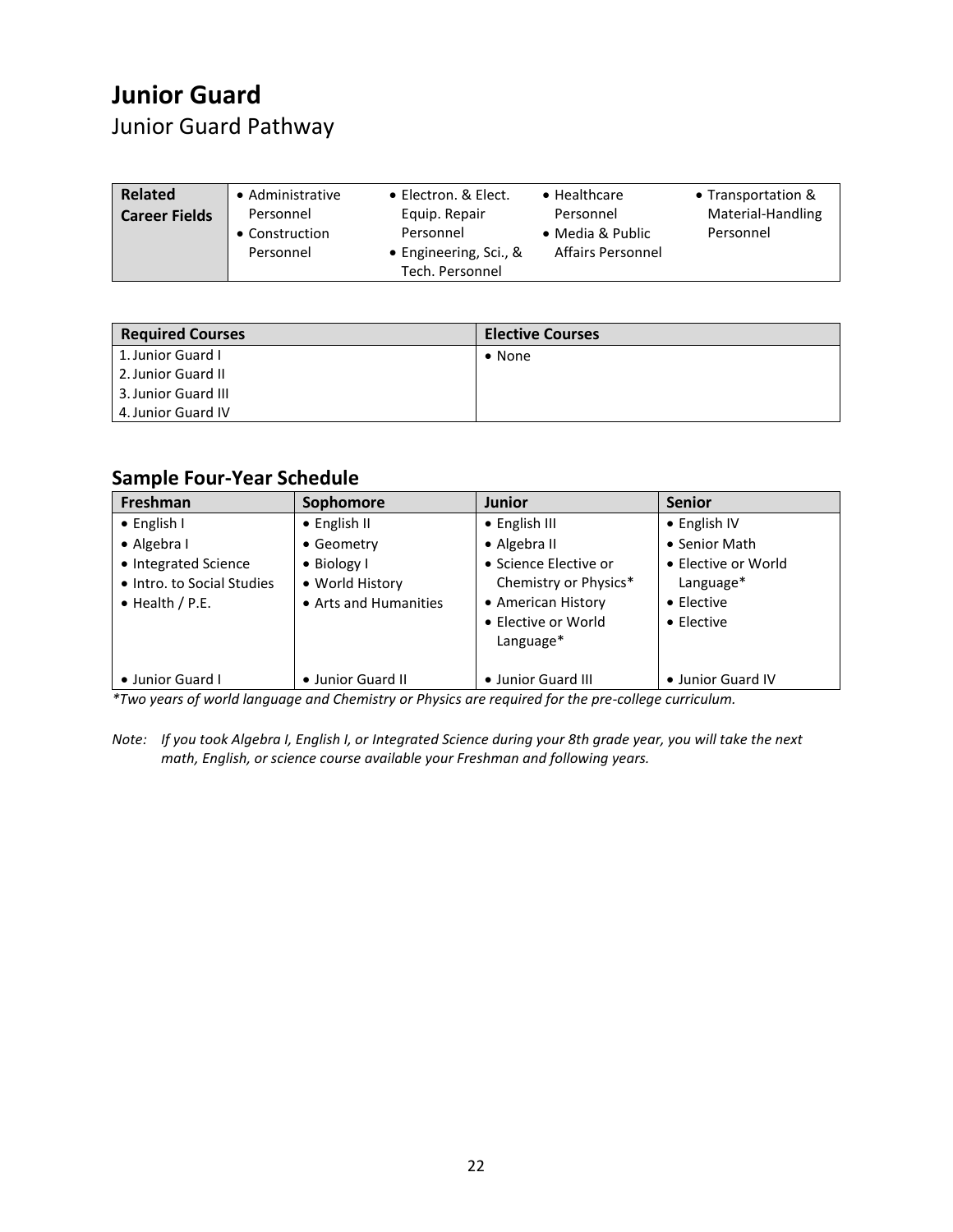### <span id="page-24-1"></span><span id="page-24-0"></span>**Media Arts** Cinematography and Video Production Pathway

**Pathway Description:** This career pathway prepares students to communicate dramatic information, ideas, moods, and feelings through the making and producing of videos and cinematographic expression. The pathway includes the theory of video, video technology and equipment operation, video production, video directing, video editing, cinematographic art, video and audio technique, and multimedia production. It prepares students to function as staff, producers, directors, and managers of media programming and media organizations. Includes writing and editing; performing; media regulations, law, and policy; aesthetic meaning, appreciation and analysis; construction, development, processing, modeling, simulation and programming of audio and moving image programs and messages; their transmission, distribution and marketing, as well as contextual, cultural and historical aspects and considerations.

| <b>Related</b>       | • Adv. Copywriter    | • Camera Operator     | • Film and TV Crew    | • Photojournalist    |
|----------------------|----------------------|-----------------------|-----------------------|----------------------|
| <b>Career Fields</b> | • Audio-Visual Tech. | $\bullet$ Director    | $\bullet$ Film Editor | • Radio / Television |
|                      | • Broadcast Tech.    | • Dir. of Photography | • Photographer        | • Program Director   |

| <b>Required Courses</b>                  | <b>Elective Courses</b> |
|------------------------------------------|-------------------------|
| 1. Introduction to Media Arts            | $\bullet$ None          |
| 2. Video Studio Fundamentals             |                         |
| 3. Studio Directing and Performance      |                         |
| 4. Adv. Studio Production (Moving Image) |                         |

#### **Sample Four-Year Schedule**

| <b>Freshman</b>                                                               | Sophomore                                                       | <b>Junior</b>                                                                                            | <b>Senior</b>                                                                |
|-------------------------------------------------------------------------------|-----------------------------------------------------------------|----------------------------------------------------------------------------------------------------------|------------------------------------------------------------------------------|
| $\bullet$ English I                                                           | • English II                                                    | • English III                                                                                            | • English IV                                                                 |
| • Algebra I                                                                   | • Geometry                                                      | • Algebra II                                                                                             | • Senior Math                                                                |
| • Integrated Science<br>• Intro. to Social Studies<br>$\bullet$ Health / P.E. | $\bullet$ Biology I<br>• World History<br>• Arts and Humanities | • Science Elective or<br>Chemistry or Physics*<br>• American History<br>• Elective or World<br>Language* | • Elective or World<br>Language*<br>$\bullet$ Elective<br>$\bullet$ Elective |
| • Intro. to Media Arts                                                        | • Video Studio Fund.                                            | • Studio Direct. & Perf.                                                                                 | • Adv. Studio Prod.                                                          |

*\*Two years of world language and Chemistry or Physics are required for the pre-college curriculum.*

*Note: If you took Algebra I, English I, or Integrated Science during your 8th grade year, you will take the next math, English, or science course available your Freshman and following years.*

*If you took Computer Literacy during your 8th grade year, you will take the next course available your Freshman and following years.*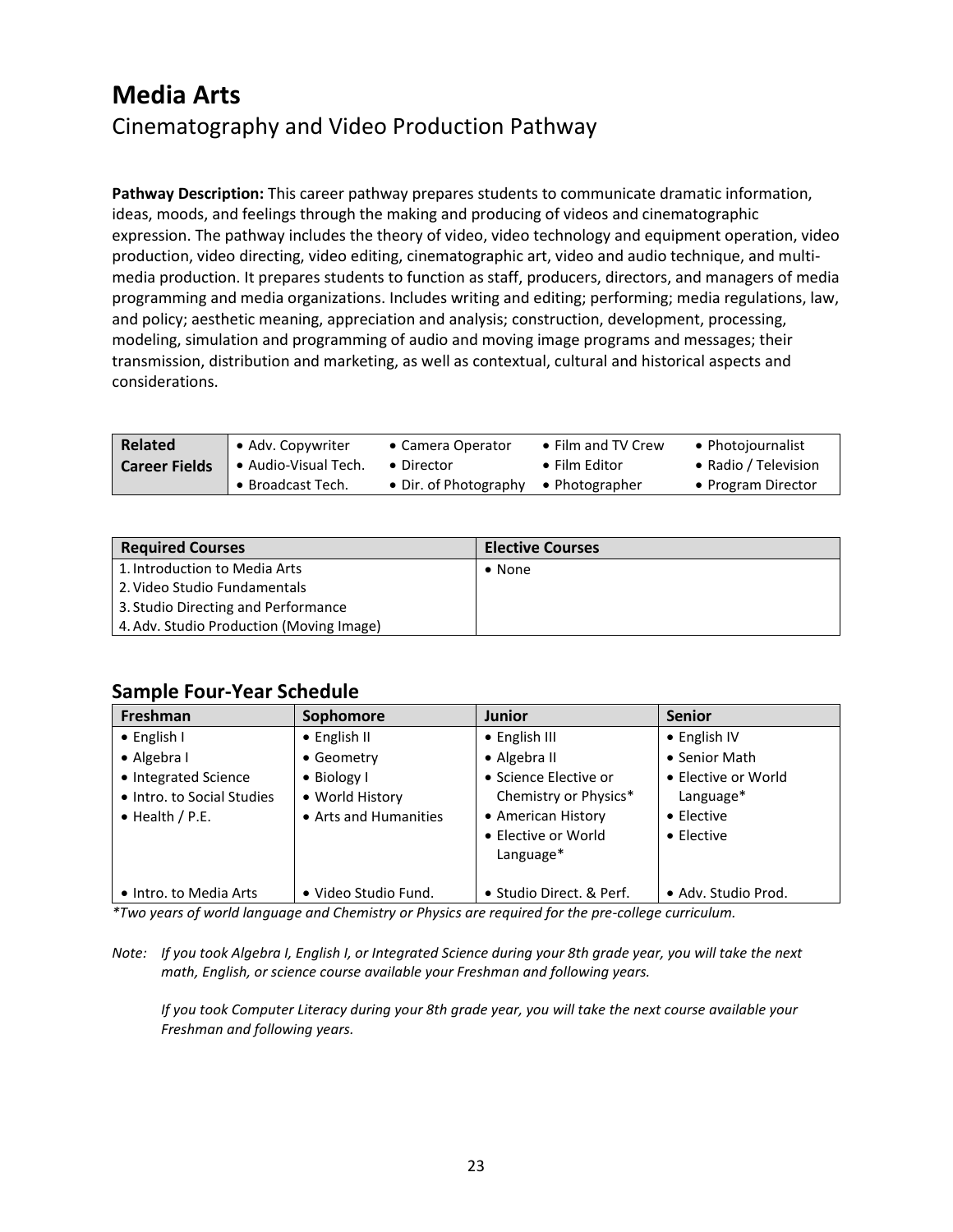### <span id="page-25-0"></span>**Transportation Education**

### <span id="page-25-1"></span>Automotive Maintenance and Light Repair Pathway

Lake Cumberland ATC

**Pathway Description:** A program that prepares individuals to apply technical knowledge and skills to repair, service, and maintain all types of automobiles. Includes instruction in brake systems, electrical systems, engine performance, engine repair, suspension and steering, automatic and manual transmissions and drive trains, and heating and air condition systems.

| <b>Related</b>       | • Entry Level Auto Technician | • Dispatcher     | • Auto Sales Rep  |
|----------------------|-------------------------------|------------------|-------------------|
| <b>Career Fields</b> | $\bullet$ Service Advisor     | • Warranty Clerk | • Service Manager |

| <b>Required Courses</b>                                 | <b>Elective Courses</b> |
|---------------------------------------------------------|-------------------------|
| 1. Automotive Maint, and Light Repair Section A and Lab | $\bullet$ None          |
| 2. Automotive Maint, and Light Repair Section B and Lab |                         |
| 3. Automotive Maint. and Light Repair Section C and Lab |                         |
| 4. Automotive Maint, and Light Repair Section D and Lab |                         |

#### **Sample Four-Year Schedule**

| Freshman                   | Sophomore               | <b>Junior</b>           | <b>Senior</b>           |
|----------------------------|-------------------------|-------------------------|-------------------------|
| $\bullet$ English I        | $\bullet$ English II    | • English III           | • English IV            |
| • Algebra I                | • Geometry              | • Algebra II            | • Senior Math           |
| • Integrated Science       | • Biology I             | • Science Elective or   | • Elective or World     |
| • Intro. to Social Studies | • World History         | Chemistry or Physics*   | Language*               |
| $\bullet$ Health / P.E.    |                         | • American History      | $\bullet$ Elective      |
| • Arts and Humanities      |                         | • Elective or World     | $\bullet$ Elective      |
|                            |                         | Language*               |                         |
|                            |                         |                         |                         |
|                            | • Transportation Course | • Transportation Course | • Transportation Course |
|                            | • Transportation Course | • Transportation Course | • Transportation Course |

*\*Two years of world language and Chemistry or Physics are required for the pre-college curriculum.*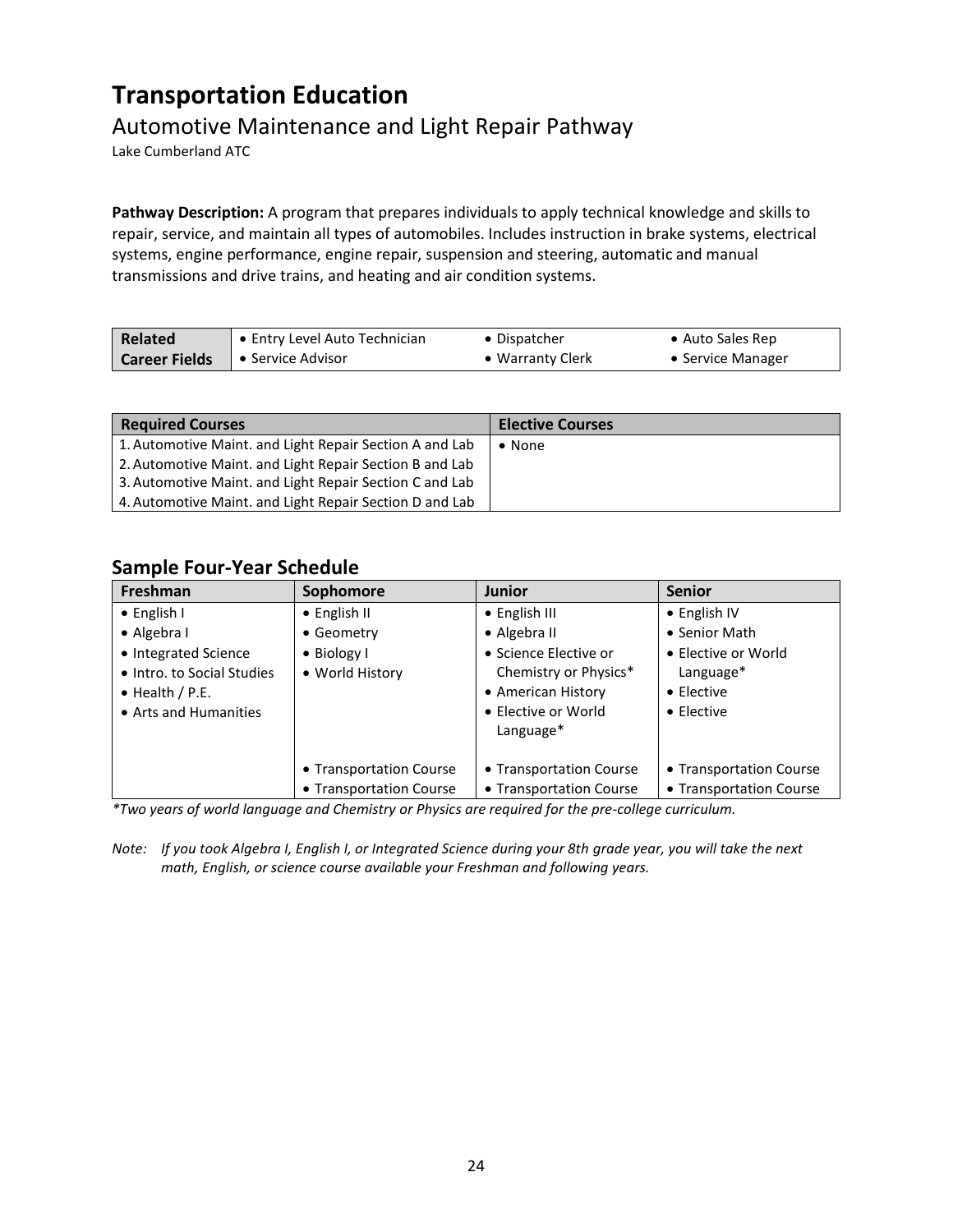# <span id="page-26-0"></span>**Welding Technology**

<span id="page-26-1"></span>Welder-Entry Level Pathway

**Pathway Description:** An Entry Level Welder demonstrates the ability to assist lead welders in the fabrication of steel and metal structures. Must be adept at performing basic welding functions and calculating dimensions as well as operating power equipment, grinders and other related tools. Must be proficient in reading and interpreting basic blueprints and following work procedure specifications (WPS).

| <b>Related</b>       | • Combination | • Tungsten Inert Gas | • Certified Welding | • Structural Engineer |
|----------------------|---------------|----------------------|---------------------|-----------------------|
| <b>Career Fields</b> | Welder        | (TIG) Welder         | Educator (CWE)      | • Mech. Engineer      |
|                      | • Pipe Welder | • Certified Welding  | • Welding Engineer  |                       |
|                      | • Ironworker  | Inspector (CWI)      |                     |                       |

| <b>Required Courses</b>              | <b>Elective Courses</b>           |
|--------------------------------------|-----------------------------------|
| 1. Basic Blueprint Reading           | • Cooperative Education (Welding) |
| 2. Basic Welding A                   | • Gas Metal Arc Welding           |
| 3. Cutting Processes                 | • Welding Certification           |
| 4. Shielded Metal Arc Welding (SMAW) |                                   |
| 5. GMAW Groove Lab                   |                                   |

### **Sample Four-Year Schedule**

| <b>Freshman</b>            | Sophomore             | <b>Junior</b>         | <b>Senior</b>        |
|----------------------------|-----------------------|-----------------------|----------------------|
| $\bullet$ English I        | $\bullet$ English II  | • English III         | $\bullet$ English IV |
| • Algebra I                | • Geometry            | • Algebra II          | • Senior Math        |
| • Integrated Science       | • Biology I           | • Science Elective or | • Elective or World  |
| • Intro. to Social Studies | • World History       | Chemistry or Physics* | Language*            |
| $\bullet$ Health / P.E.    | • Arts and Humanities | • American History    | • Elective           |
| $\bullet$ Elective         |                       | • Elective or World   | • Elective           |
|                            |                       | Language*             |                      |
|                            |                       |                       |                      |
|                            | • Basic Blueprint /   | • Cutting Processes   | $\bullet$ SMAW       |
|                            | Basic Welding A       | • GMAW Groove Lab     | • SMAW Groove Lab    |

*\*Two years of world language and Chemistry or Physics are required for the pre-college curriculum.*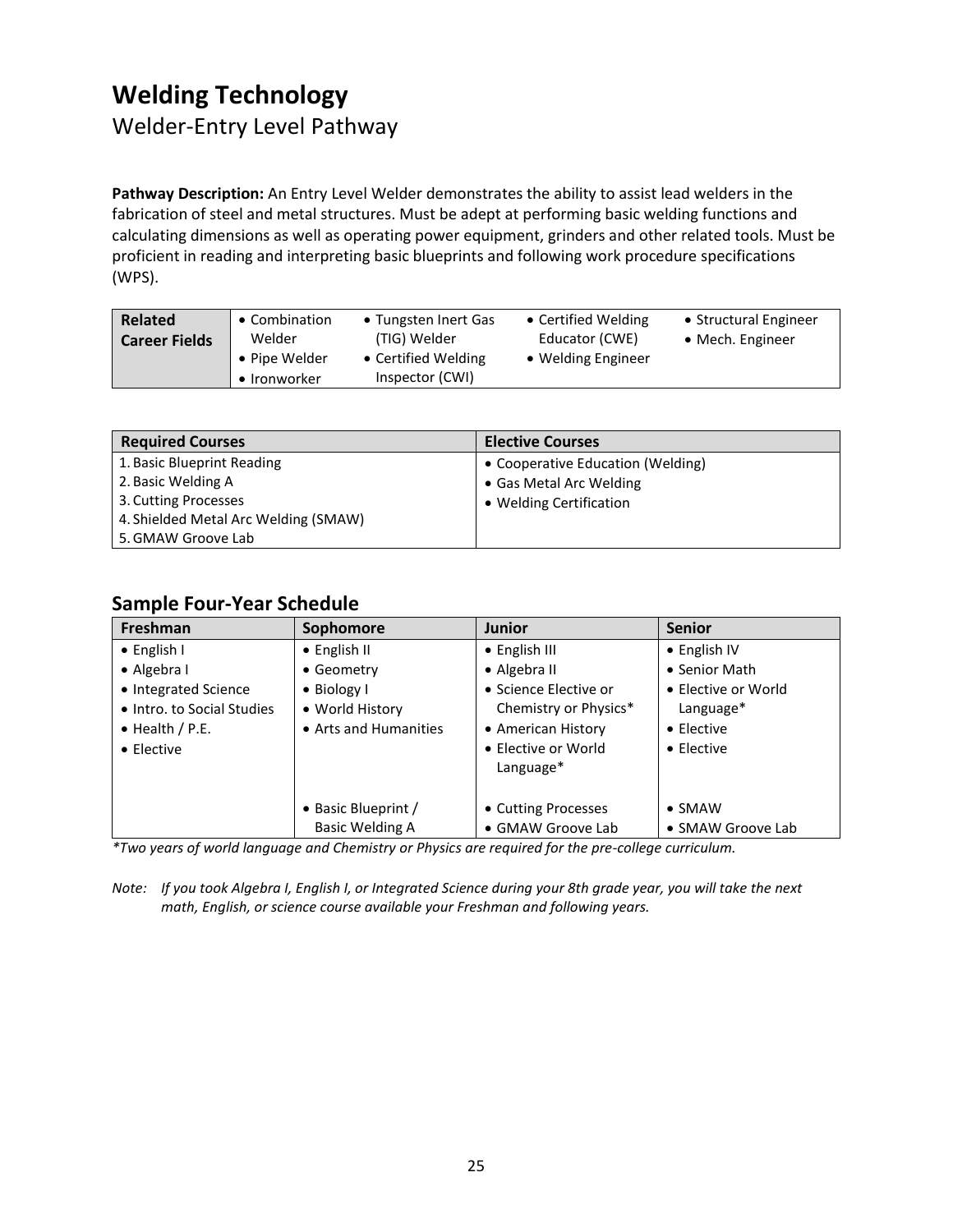### <span id="page-27-0"></span>**Welding Technology** Gas Metal Arc Welder Pathway

**Pathway Description:** Welds together metal components of products, such as pipelines, automobiles, boilers, ships, aircraft, and mobile homes, as specified by layout, blueprints, diagram, work order, welding procedures, or oral instructions, using electric arc-welding equipment (MIG) process. Knowledgeable in properly setting the gas metal arc welding equipment for the product material required.

| <b>Related</b>       | • Combination                 | • Tungsten Inert Gas                   | • Certified Welding | • Structural Engineer    |
|----------------------|-------------------------------|----------------------------------------|---------------------|--------------------------|
| <b>Career Fields</b> | Welder                        | (TIG) Welder                           | Educator (CWE)      | $\bullet$ Mech. Engineer |
|                      | • Pipe Welder<br>• Ironworker | • Certified Welding<br>Inspector (CWI) | • Welding Engineer  |                          |

| <b>Required Courses</b>    | <b>Elective Courses</b>           |
|----------------------------|-----------------------------------|
| 1. Basic Blueprint Reading | • Welding Certification           |
| 2. Basic Welding A         | • Cooperative Education (Welding) |
| 3. Cutting Processes       |                                   |
| 4. Gas Metal Arc Welding   |                                   |
| 5. GMAW Groove Lab         |                                   |

#### **Sample Four-Year Schedule**

| Freshman                   | Sophomore             | <b>Junior</b>           | <b>Senior</b>       |
|----------------------------|-----------------------|-------------------------|---------------------|
| $\bullet$ English I        | $\bullet$ English II  | • English III           | • English IV        |
| • Algebra I                | • Geometry            | • Algebra II            | • Senior Math       |
| • Integrated Science       | $\bullet$ Biology I   | • Science Elective or   | • Elective or World |
| • Intro. to Social Studies | • World History       | Chemistry or Physics*   | Language*           |
| $\bullet$ Health / P.E.    | • Arts and Humanities | • American History      | $\bullet$ Elective  |
| $\bullet$ Elective         |                       | • Elective or World     | • Elective          |
|                            |                       | Language*               |                     |
|                            |                       |                         |                     |
|                            | • Basic Blueprint /   | • Gas Metal Arc Welding | • Cutting Processes |
|                            | Basic Welding A       | • GMAW Groove Lab       |                     |

*\*Two years of world language and Chemistry or Physics are required for the pre-college curriculum.*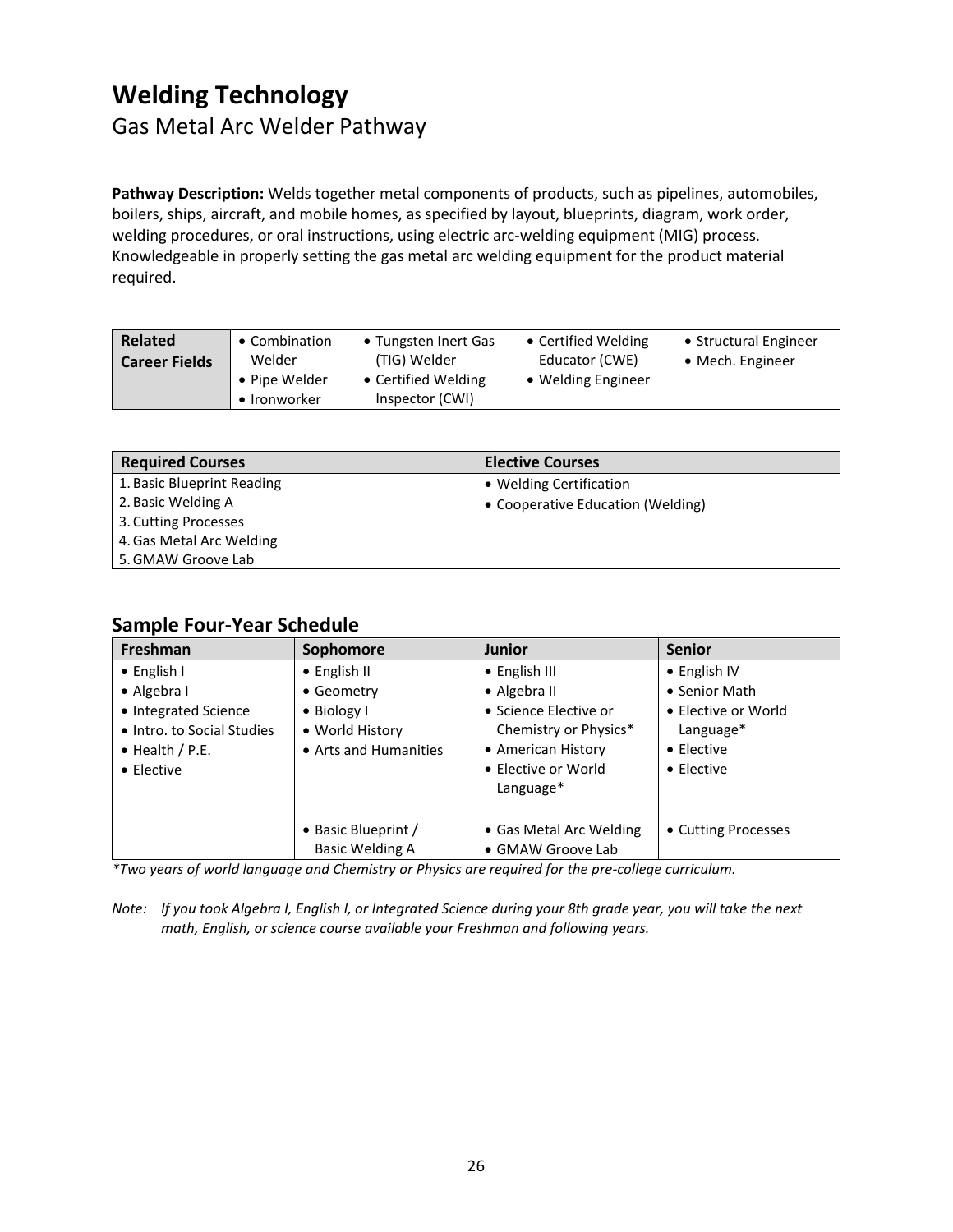### <span id="page-28-0"></span>**Welding Technology** Shielded Metal Arc Welder Pathway

**Pathway Description:** Shielded metal arc welders work primarily with heavy plate steel and pipe welding in the construction industry, including the building construction and pipeline industries. The oil and gas industry also uses shield metal arc welders for both construction and repair of production facilities. They must set up equipment and welds parts, using the shielded metal arc process (SMAW) while being knowledgeable of the required geometry, physical properties of weld shrinkage and welding techniques.

| <b>Related</b>       | • Combination                 | • Tungsten Inert Gas                   | • Certified Welding | • Structural Engineer    |
|----------------------|-------------------------------|----------------------------------------|---------------------|--------------------------|
| <b>Career Fields</b> | Welder                        | (TIG) Welder                           | Educator (CWE)      | $\bullet$ Mech. Engineer |
|                      | • Pipe Welder<br>• Ironworker | • Certified Welding<br>Inspector (CWI) | • Welding Engineer  |                          |

| <b>Required Courses</b>               | <b>Elective Courses</b>           |
|---------------------------------------|-----------------------------------|
| 1. Basic Blueprint Reading            | • Welding Certification           |
| 2. Basic Welding A                    | • Cooperative Education (Welding) |
| 3. Cutting Processes                  |                                   |
| 4. Shielded Metal Arc Welding (SMAW)  |                                   |
| 5. SMAW Groove Welds with Backing Lab |                                   |

#### **Sample Four-Year Schedule**

| <b>Freshman</b>            | Sophomore             | <b>Junior</b>         | <b>Senior</b>        |
|----------------------------|-----------------------|-----------------------|----------------------|
| $\bullet$ English I        | $\bullet$ English II  | • English III         | $\bullet$ English IV |
| $\bullet$ Algebra I        | • Geometry            | • Algebra II          | • Senior Math        |
| • Integrated Science       | • Biology I           | • Science Elective or | • Elective or World  |
| • Intro. to Social Studies | • World History       | Chemistry or Physics* | Language*            |
| $\bullet$ Health / P.E.    | • Arts and Humanities | • American History    | $\bullet$ Elective   |
| $\bullet$ Elective         |                       | • Elective or World   | $\bullet$ Elective   |
|                            |                       | Language*             |                      |
|                            |                       |                       |                      |
|                            | • Basic Blueprint /   | • Cutting Processes   | $\bullet$ SMAW       |
|                            | Basic Welding A       |                       | • SMAW Groove Welds  |
|                            |                       |                       | w/Backing Lab        |

*\*Two years of world language and Chemistry or Physics are required for the pre-college curriculum.*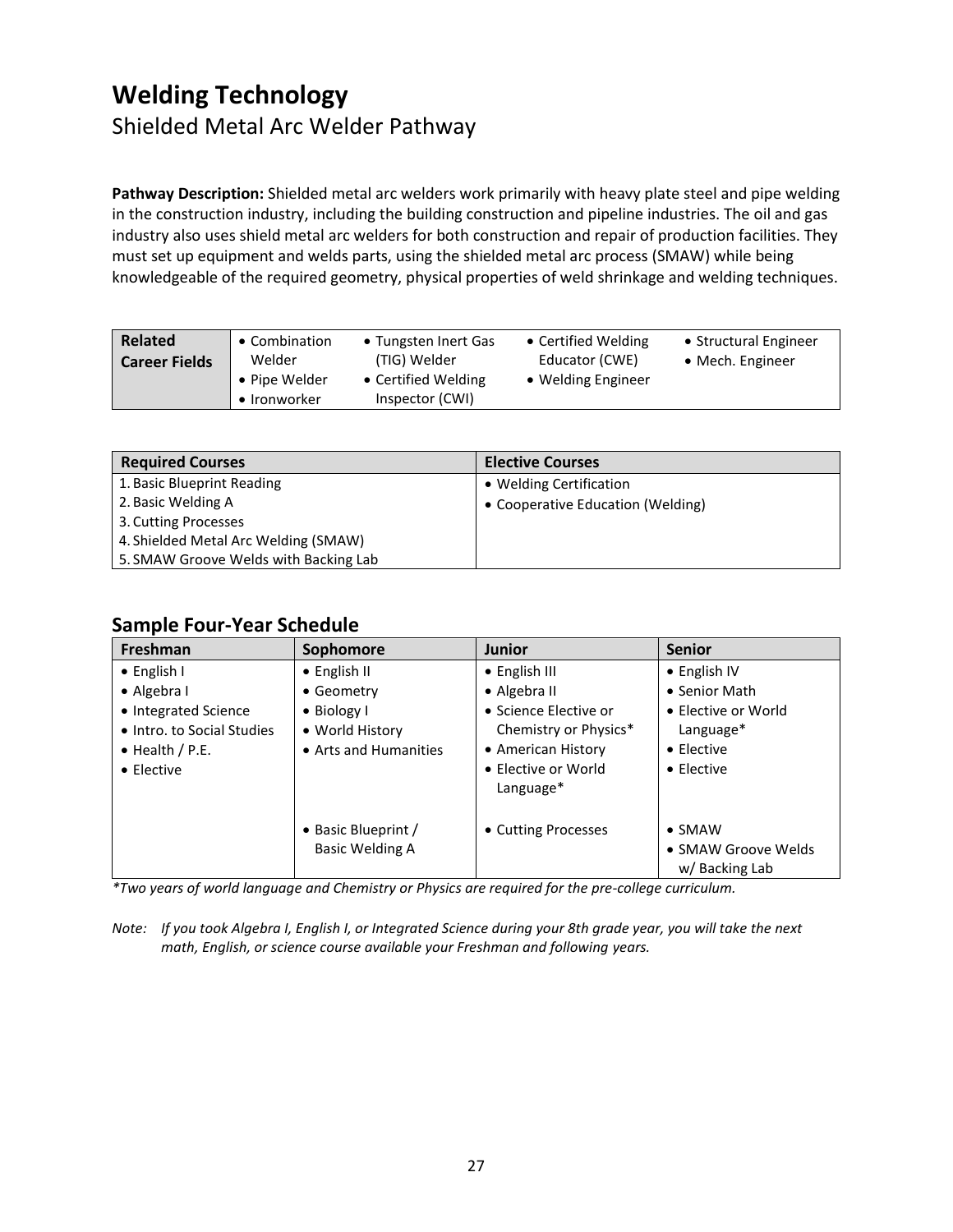### <span id="page-29-0"></span>**Additional Advanced and Elective Courses**

#### **English**

AP English Language and Composition AP English Literature and Composition

#### **Math**

Algebra III Calculus Pre-Calculus Transitional Math

#### **Science**

Anatomy and Physiology AP Biology Chemistry II (Dual Credit) Physics (Online) Microbiology Intro Biology with Earth/Space Science

#### **Social Studies**

AP American History AP Psychology AP World History

#### **World Languages**

Spanish I Spanish II Chinese (Mandarin) I Chinese (Mandarin) II

#### **General Electives**

Advanced P.E. Peer Tutoring S.T.A.R.S\* Yearbook

<sup>\*</sup> STARS may only be taken one period, students must be College and Career Ready, and students must maintain a passing grade in all classes to remain in STARS.